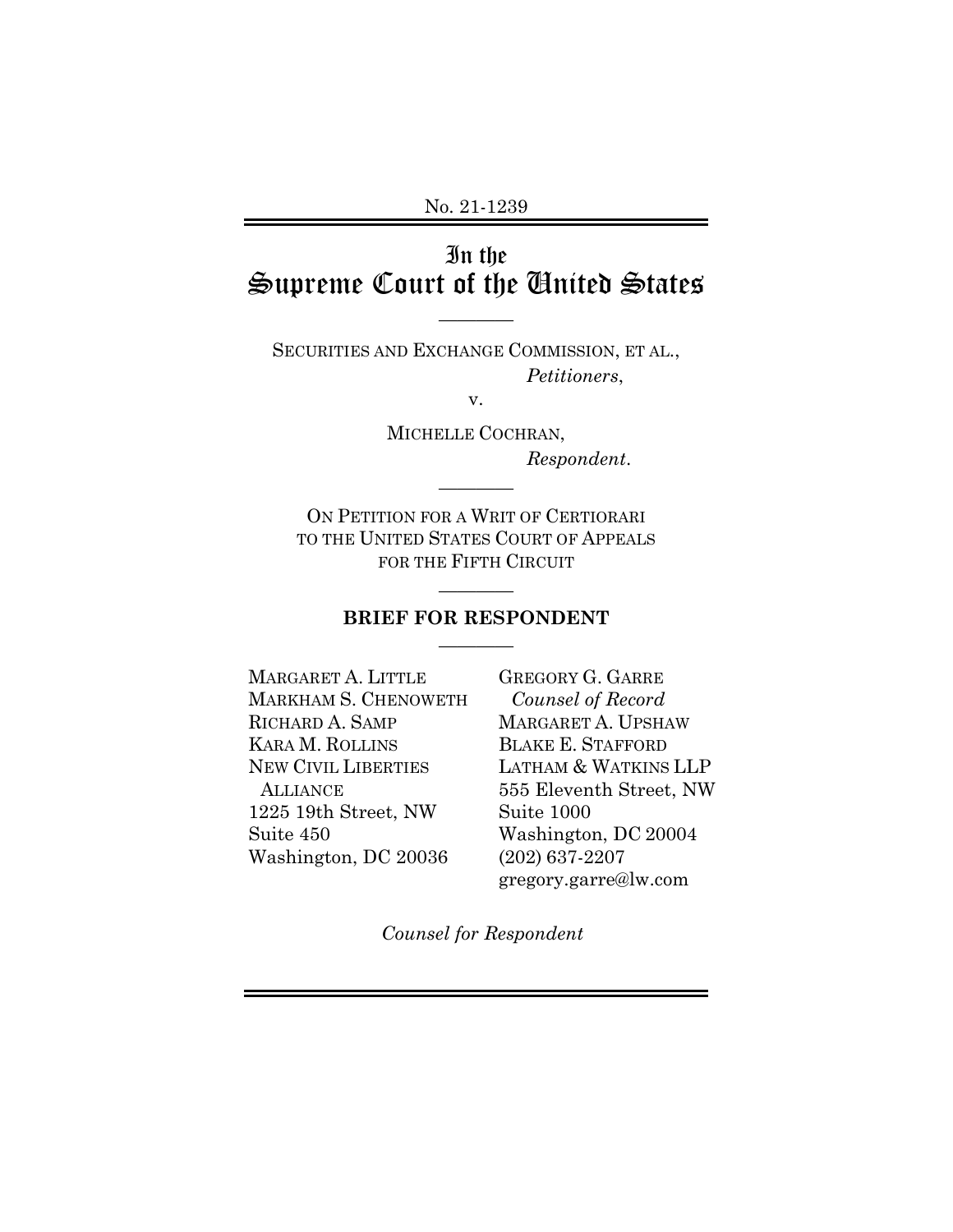### **QUESTION PRESENTED**

Whether the Securities Exchange Act of 1934 implicitly strips federal district courts of jurisdiction to adjudicate structural constitutional claims challenging Securities and Exchange Commission administrative proceedings.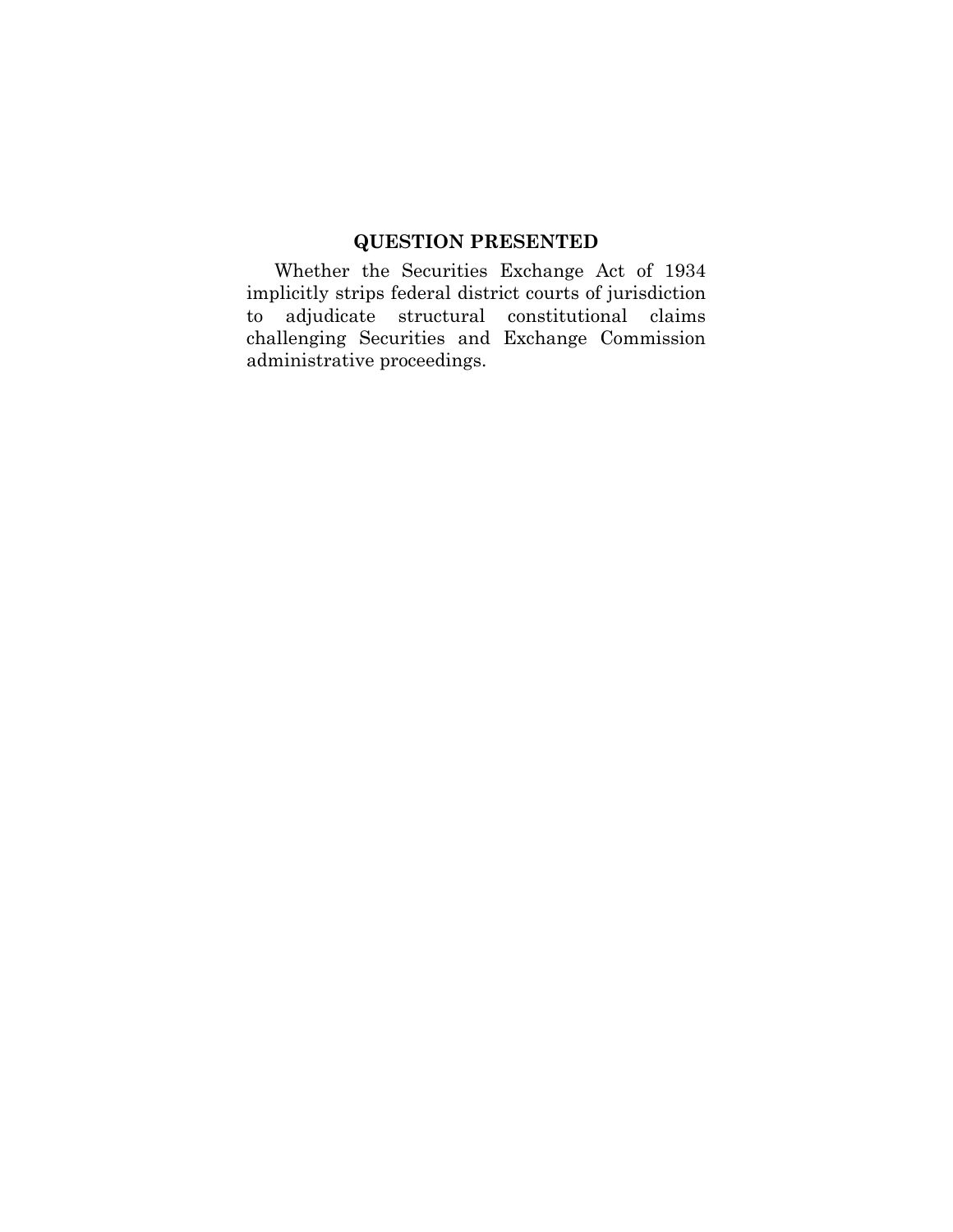## **TABLE OF CONTENTS**

| I. THE QUESTION PRESENTED IS UNDENIABLY                                       |
|-------------------------------------------------------------------------------|
| II. THE COURT SHOULD GRANT REVIEW AND<br>CONSIDER THIS CASE ALONGSIDE AXON 15 |
|                                                                               |

ii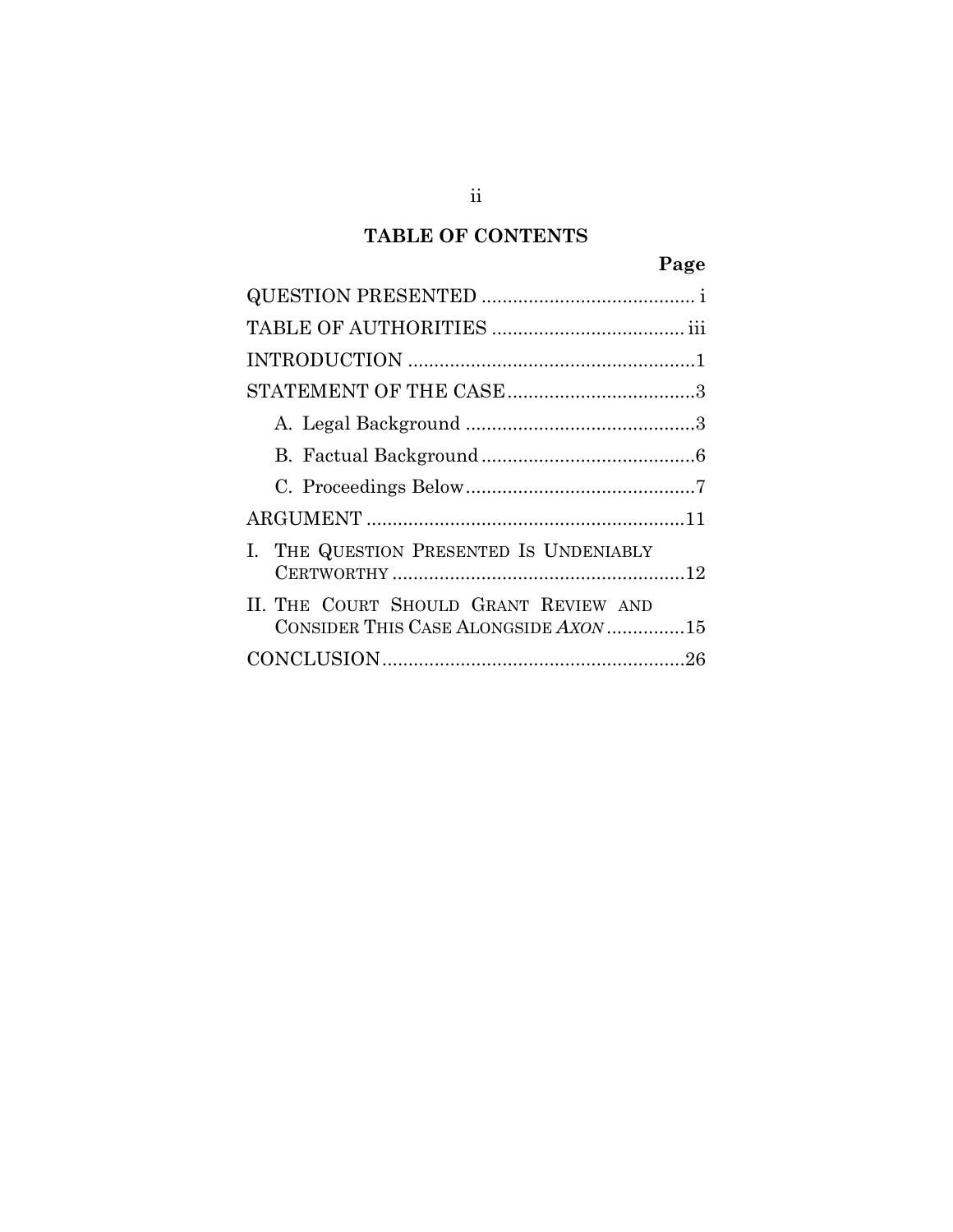# **TABLE OF AUTHORITIES**

**Page(s)** 

## **CASES**

| Axon Enterprise, Inc. v. FTC,<br>986 F.3d 1173 (9th Cir. 2021), cert. |
|-----------------------------------------------------------------------|
|                                                                       |
| Axon Enterprise, Inc. v. FTC,                                         |
| Babb v. Secretary, Department of Veterans<br>Affairs,                 |
| 802 F. App'x 548 (11th Cir. 2020)  22                                 |
| Babb v. Secretary, Department of Veterans<br>Affairs,                 |
|                                                                       |
| Babb v. Wilkie,                                                       |
| Bebo v. SEC,<br>799 F.3d 765 (7th Cir. 2015), cert.                   |
| Bennett v. SEC,<br>844 F.3d 174 (4th Cir. 2016) 12, 16                |
| Crawford v. Martinez,                                                 |
| Duka v. SEC,<br>103 F. Supp. 3d 382 (S.D.N.Y. 2015)  13               |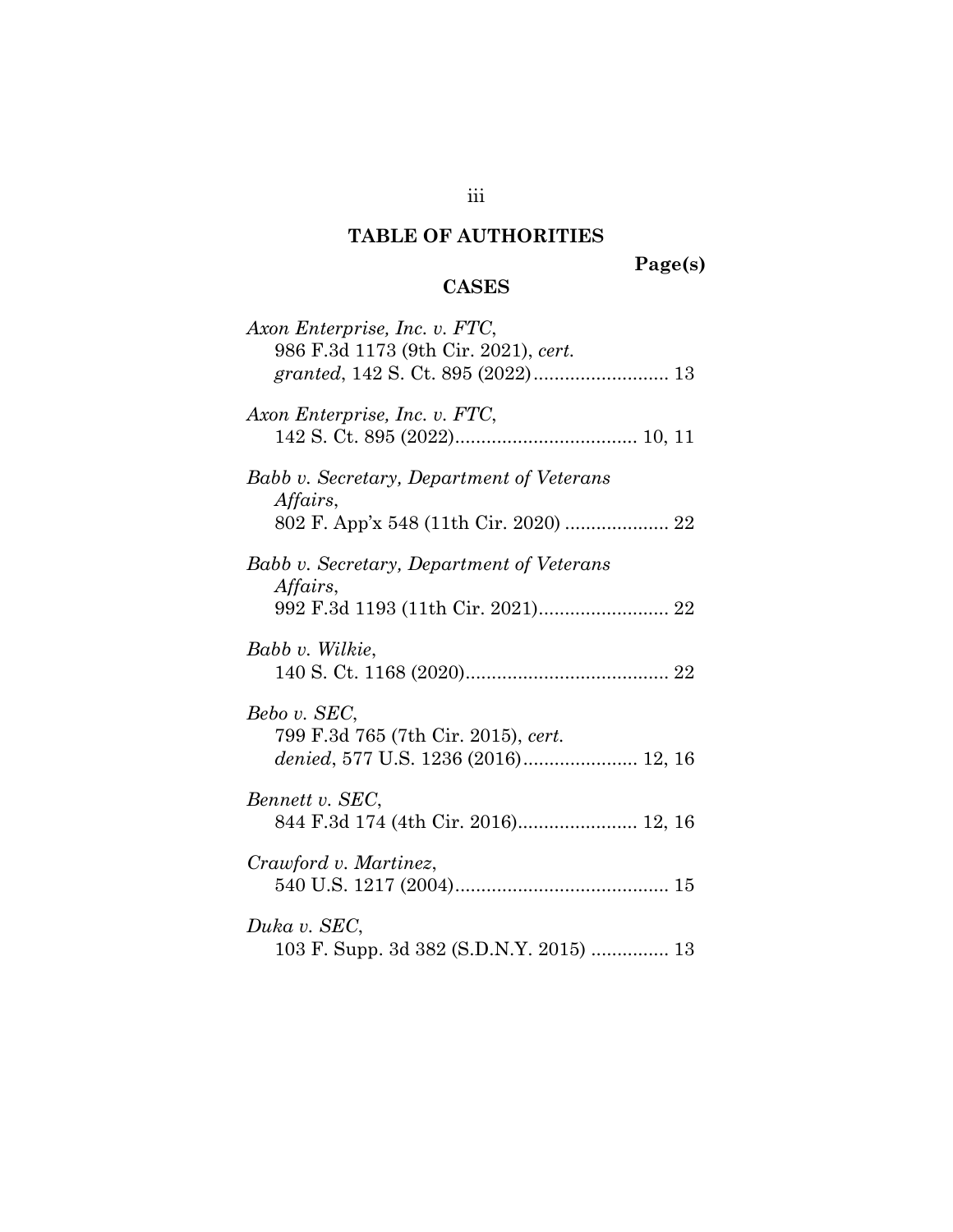# **TABLE OF AUTHORITIES—Continued Page(s)**

| Elgin v. Department of the Treasury,                                                                                  |
|-----------------------------------------------------------------------------------------------------------------------|
| Free Enterprise Fund v. Public Co.<br>Accounting Oversight Board,                                                     |
| Gray Financial Group, Inc. v. SEC,<br>166 F. Supp. 3d 1335 (N.D. Ga. 2015),<br>vacated sub nom. Hill v. SEC, 825 F.3d |
| Gupta v. SEC,<br>796 F. Supp. 2d 503 (S.D.N.Y. 2011)  13                                                              |
| Hill v. SEC,<br>114 F. Supp. 3d 1297 (N.D. Ga. 2015),<br>vacated, 825 F.3d 1236 (11th Cir. 2016) 13                   |
| Hill v. SEC,<br>825 F.3d 1236 (11th Cir. 2016) 12, 16                                                                 |
| Ironridge Global IV, Ltd. v. SEC,<br>146 F. Supp. 3d 1294 (N.D. Ga. 2015)  13                                         |
| Jarkesy v. SEC,                                                                                                       |
| Lucia v. SEC,                                                                                                         |
| Miller v. Gammie,                                                                                                     |

iv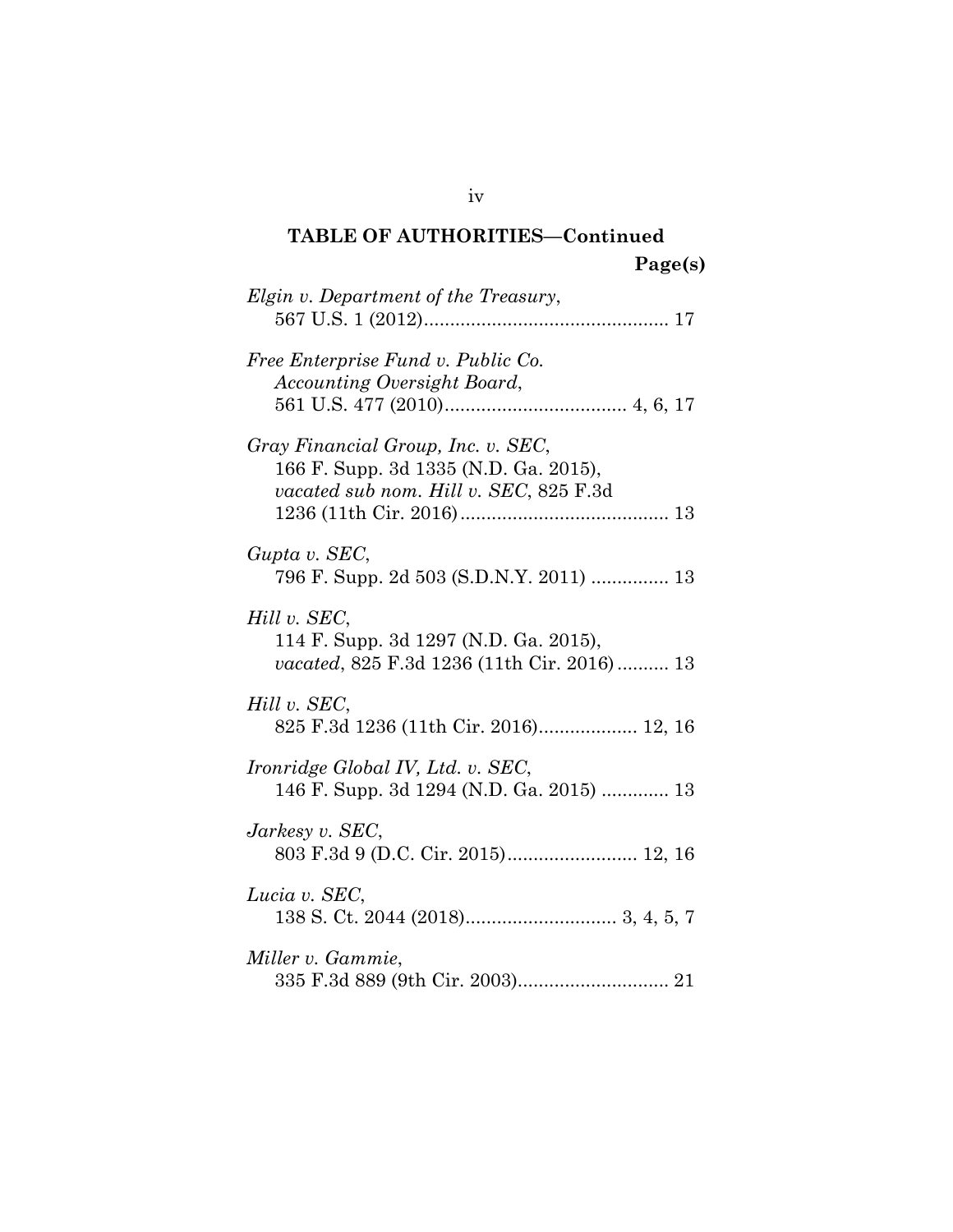# **TABLE OF AUTHORITIES—Continued Page(s)**

| Taylor v. Grubbs,                                                                 |
|-----------------------------------------------------------------------------------|
| <i>Technical Automation Services Corp. v.</i><br>Liberty Surplus Insurance Corp., |
| Thunder Basin Coal Co. v. Reich,                                                  |
| Tilton v. SEC,<br>824 F.3d 276 (2d Cir. 2016), cert. denied,                      |
| Yee v. City of Escondido,                                                         |

### **STATUTES**

v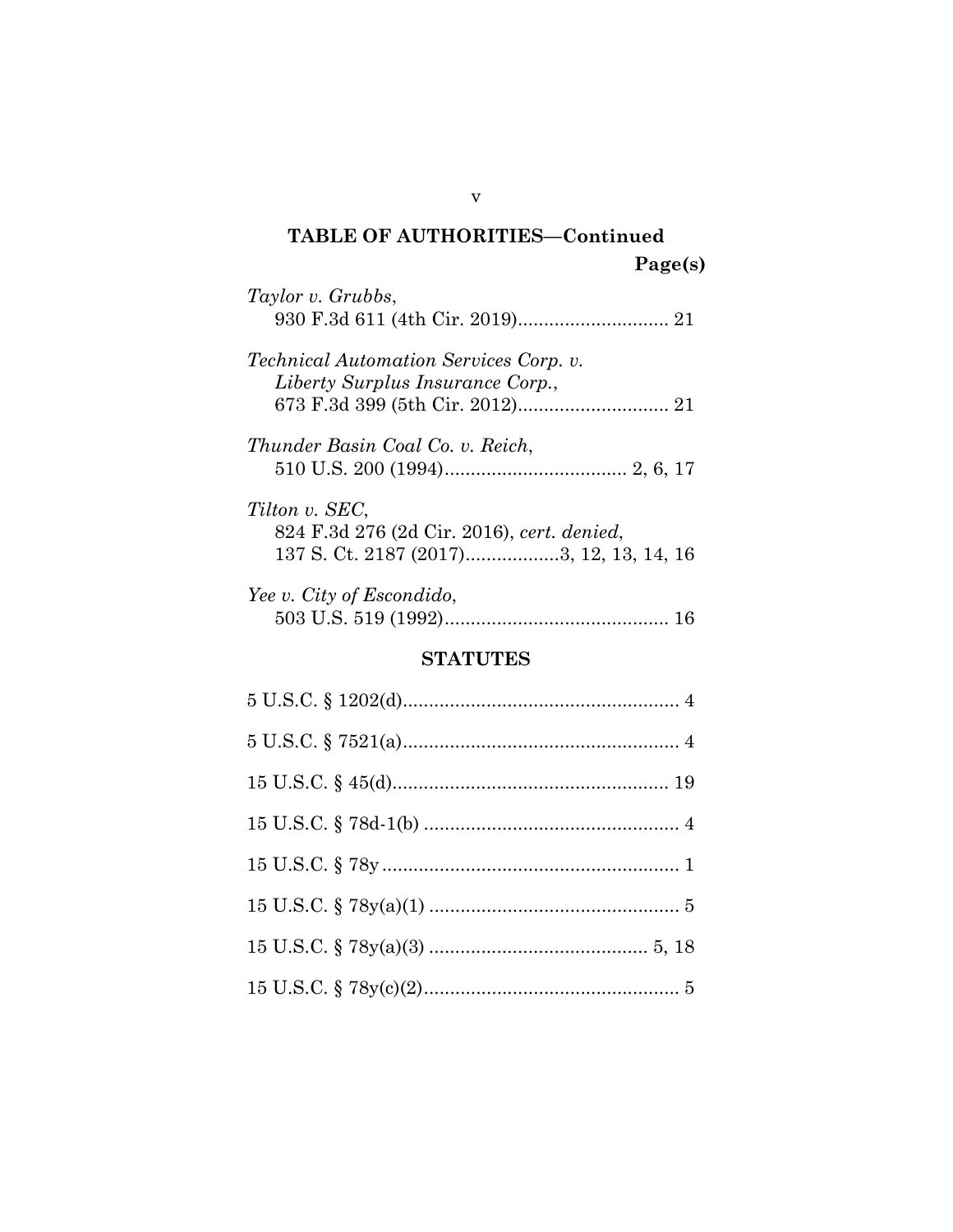# **TABLE OF AUTHORITIES—Continued Page(s)**

15 U.S.C. § 78bb(a)(2) ............................................ 19

## **OTHER AUTHORITIES**

| Jean Eaglesham, SEC Wins with In-House                                           |
|----------------------------------------------------------------------------------|
| <i>Judges</i> , Wall St. J. (May 6, 2015),                                       |
|                                                                                  |
|                                                                                  |
| In re David S. Hall, P.C., Exchange Act<br>Release No. 77718, 2016 WL 1665164    |
|                                                                                  |
| Press Release, SEC, SEC Announces                                                |
| <i>Enforcement Results for FY 2021</i>                                           |
| (Nov. 18, 2021),                                                                 |
|                                                                                  |
| https://www.sec.gov/news/press-                                                  |
|                                                                                  |
| In re Southeast Investments, N.C., Inc.,<br>Exchange Act Release No. 86097, 2019 |
|                                                                                  |
|                                                                                  |
|                                                                                  |
|                                                                                  |
| Stephen M. Shapiro et al., Supreme Court                                         |
| Practice (11th ed. 2019)  12, 15                                                 |
|                                                                                  |
|                                                                                  |
|                                                                                  |
|                                                                                  |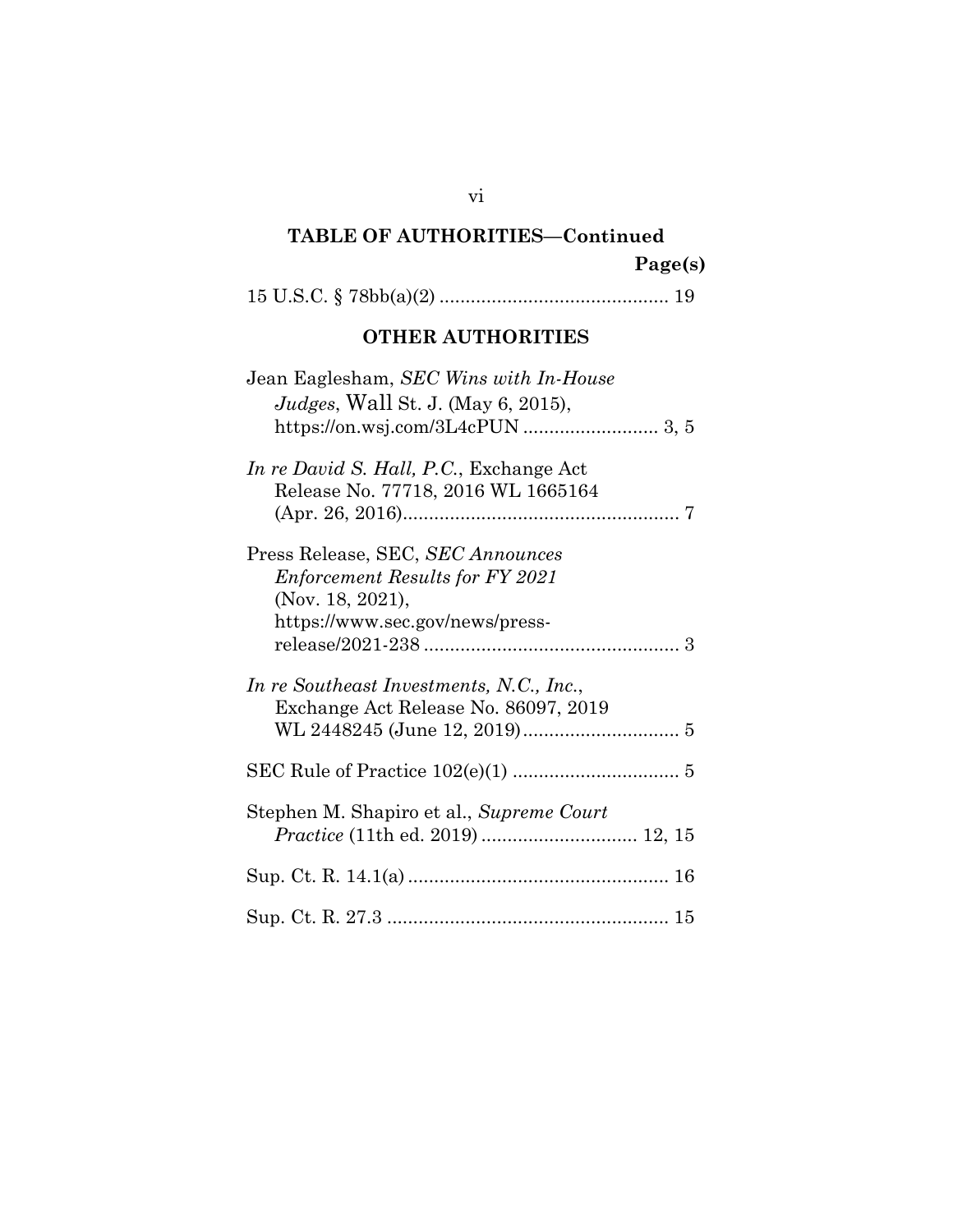#### **INTRODUCTION**

The petition for certiorari presents a question that has divided the circuits and warrants this Court's review. The government asks this Court to hold the petition pending the Court's decision in *Axon Enterprise, Inc. v. FTC*, No. 21-86 (cert. granted Jan. 24, 2022), which will be argued next Term, and dispose of it in light of *Axon*. For several reasons, however, it is imperative that the Court grant the petition now and consider this case alongside *Axon*.

As the petition observes (at 6), the circuits are openly split on the precise question presented in this case: Whether the scheme of administrative and judicial review in the Securities Exchange Act of 1934 (Exchange Act), 15 U.S.C. § 78y, implicitly strips federal district courts of jurisdiction to hear structural constitutional claims challenging Securities and Exchange Commission (SEC) administrative proceedings. Indeed, the Fifth Circuit's en banc decision in this case created the circuit conflict. This question is enormously important for the hundreds of individuals, like respondent Michelle Cochran, embroiled in financially, professionally, reputationally, and personally ruinous SEC administrative proceedings superintended by Executive-branch officers acting without legitimate, constitutional authority.

In *Axon*, this Court will consider the same jurisdiction-stripping question—in the context of the Federal Trade Commission (FTC) Act. The Court's resolution of that question, however, will not necessarily resolve the circuit split, which has arisen in the SEC context. As the government's petition in this case indicates, the jurisdiction-stripping analysis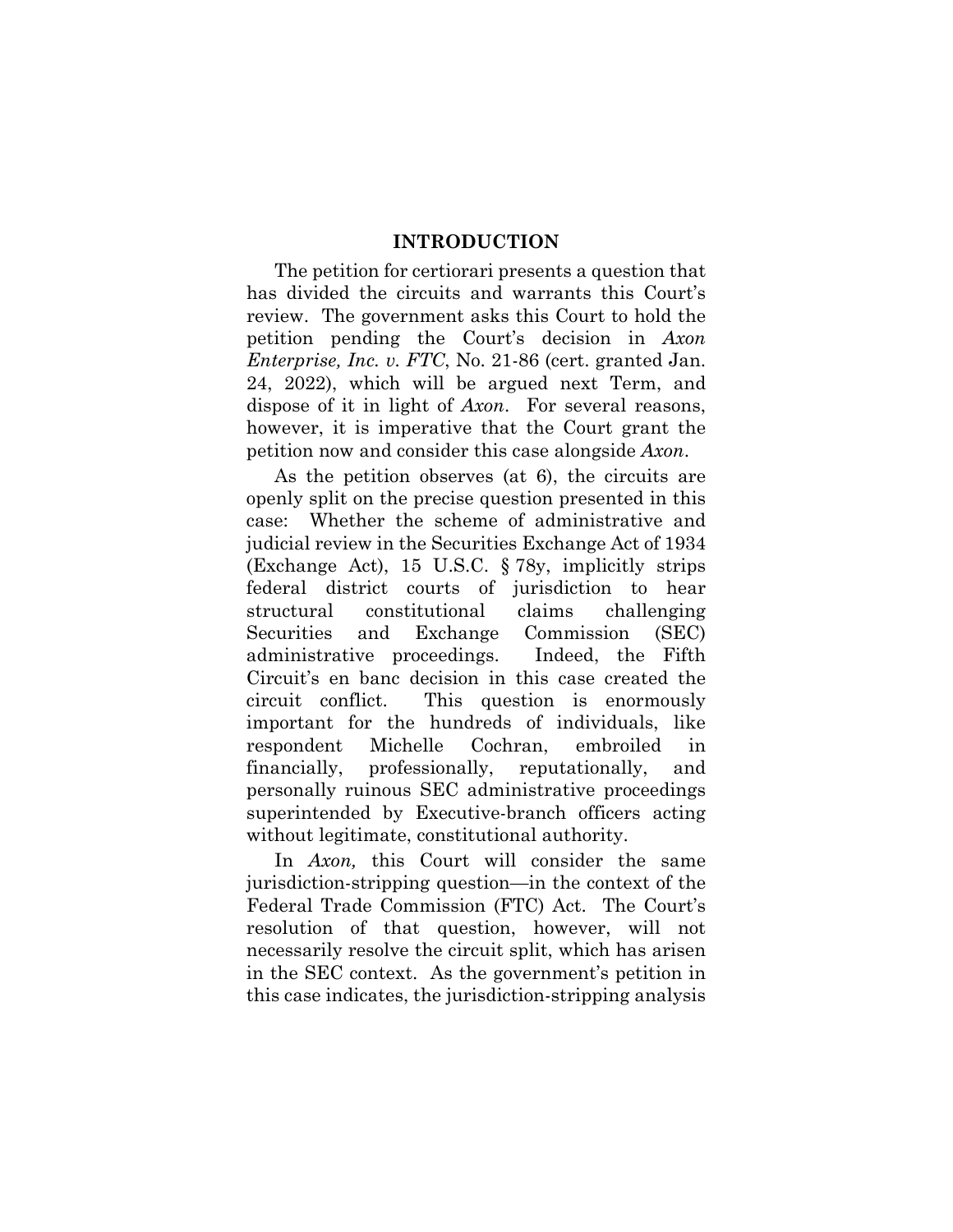is grounded in the specific "statutory review scheme" at issue. Pet. 6; *see Thunder Basin Coal Co. v. Reich*, 510 U.S. 200, 212 (1994) ("[T]he question [is] whether petitioner's claims are of the type Congress intended to be reviewed within *this* statutory structure." (emphasis added)). The question presented in *Axon*, however, is expressly tied to the statutory review scheme in the FTC Act. *See* Pet. i, *Axon*, *supra* (No. 21-86) (*Axon* Pet.). Although the government currently represents that the FTC Act and the Exchange Act are "materially identical," Pet. 6, in fact there are differences between the statutes, as Axon itself and the Fifth Circuit's decision below highlight. Hence, the government's assurances today cannot prevent it—or lower courts—from seeking to distinguish the SEC context from the FTC context based on the Court's decision in *Axon*. Indeed, the government recently tried this tack in analogous circumstances.

Granting plenary review in this case and hearing it alongside *Axon* is the only way to ensure that the Court can fully resolve the circuit split and eliminate the otherwise inevitable and unnecessary spin-off litigation that would accompany an FTC-specific decision in *Axon*—litigation that would add insult to injury to litigants, like Cochran, who already have been fighting for *years* for their day to present their structural constitutional claims to a federal court. Thus, as the Court has done in prior instances in which the government has asked for a hold, the Court should instead grant the government's petition in this case and set it for plenary review alongside *Axon*.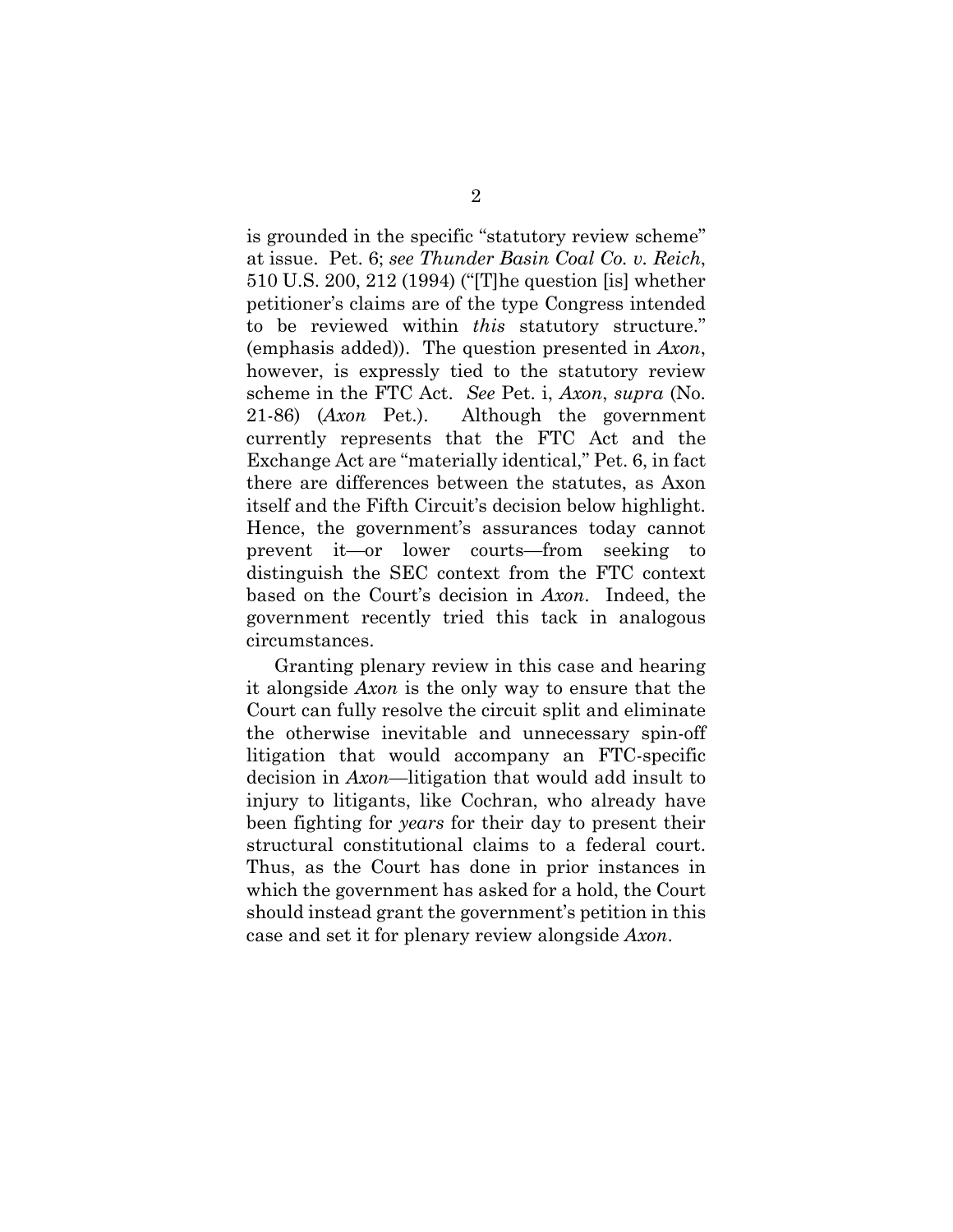#### **STATEMENT OF THE CASE**

#### **A. Legal Background**

1. The Dodd-Frank Wall Street Reform and Consumer Protection Act of 2010 "dramatically expanded" the authority of the SEC to impose penalties administratively, making administrative proceedings "essentially 'coextensive with [the SEC's] authority to seek penalties in Federal court.'" *Tilton v. SEC*, 824 F.3d 276, 279 (2d Cir. 2016) (alteration in original) (citation omitted), *cert. denied*, 137 S. Ct. 2187 (2017). After Dodd-Frank, the SEC shifted its enforcement efforts to its home court, where the SEC's own ALJs preside over cases. *See Lucia v. SEC*, 138 S. Ct. 2044, 2049 (2018); Press Release, SEC, *SEC Announces Enforcement Results for FY 2021* (Nov. 18, 2021), https://www.sec.gov/news/press-release/2021- 238 (addendum reporting that in fiscal year 2021, the SEC brought nearly half of its enforcement proceedings in its in-house tribunal before its own ALJs).

This is hardly a coincidence. "[T]he SEC wins the 'vast majority' of the cases it brings through administrative proceedings." Pet. App. 28a n.15 (citation omitted). Indeed, the SEC fares far better before its own ALJs than it does before Article III judges. One study found that, between October 2010 and March 2015, the Commission won more than 90% of cases it brought before its own ALJs, a rate markedly higher than its 69% success rate in federal court over the same period. Jean Eaglesham, *SEC Wins with In-House Judges*, Wall St. J. (May 6, 2015), https://on.wsj.com/3L4cPUN.

In presiding over these in-house proceedings, SEC ALJs wield "extensive powers" nearly coextensive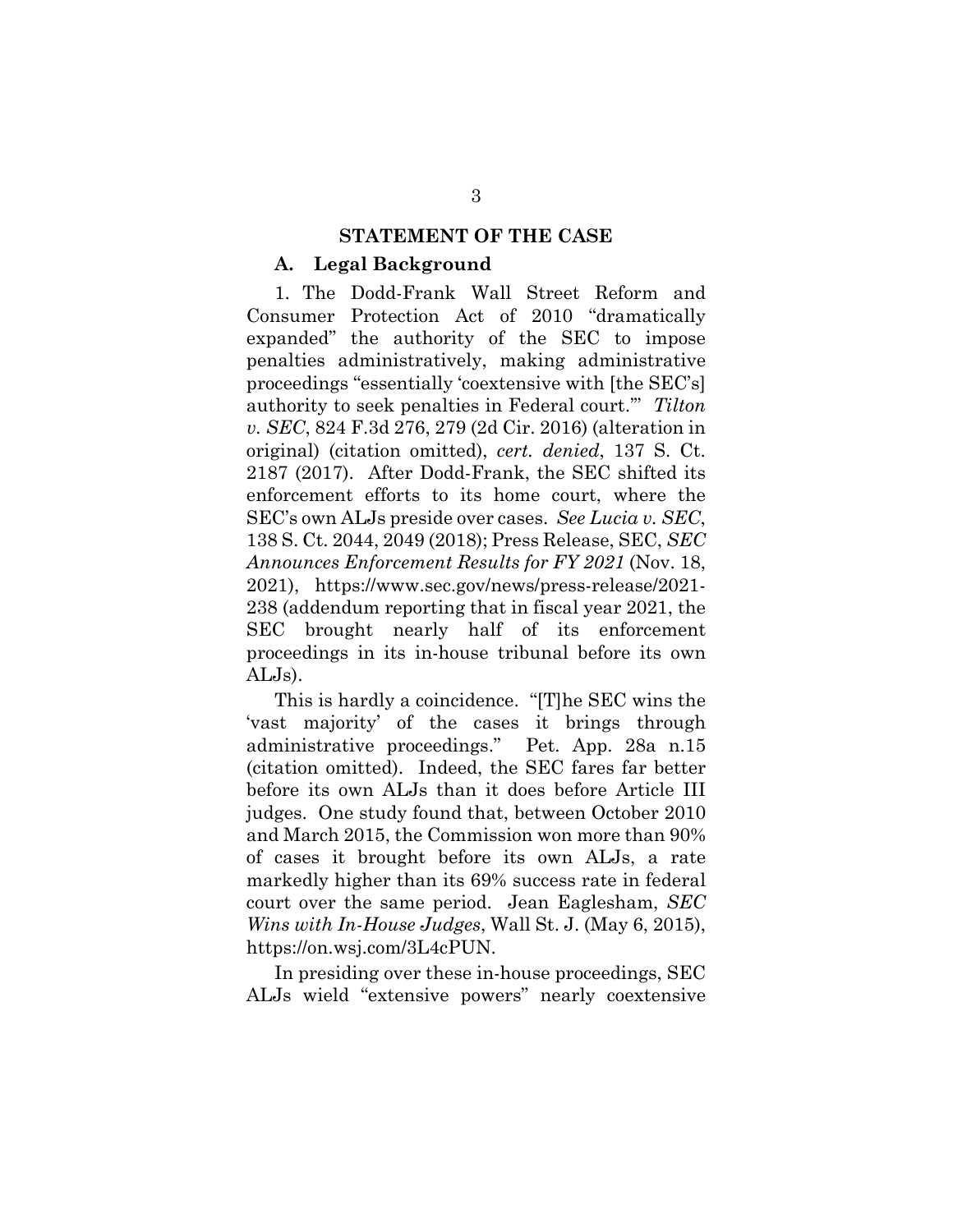with those possessed by "federal trial judges." *Lucia*, 138 S. Ct. at 2049, 2053. Once the proceedings conclude, ALJs issue publicly available "decisions containing factual findings, legal conclusions, and appropriate remedies." *Id.* at 2053. As a result of their expansive powers, this Court has held that SEC ALJs "are 'Officers of the United States,' subject to the Appointments Clause." *Id.* at 2053-55.

Nevertheless, SEC ALJs are separated from the oversight and removal of the Chief Executive by multiple "layers of good-cause tenure" protection. *Free Enter. Fund v. Public Co. Acct. Oversight Bd.*, 561 U.S. 477*,* 496-97 (2010). At a minimum, there are two layers of protection from removal: ALJs can be removed "only for good cause established and determined by the Merit Systems Protection Board  $[(MSPB)],$ " 5 U.S.C. § 7521(a), and MSPB officials are removable by the President "only for inefficiency, neglect of duty, or malfeasance in office," *id.* § 1202(d). This scheme thus establishes at least "dual for-cause limitations" on ALJs' removal. *Free Enter. Fund*, 561 U.S. at 492.

2. The Exchange Act prescribes a process for administrative review that, for most, is "difficult" to "navigat[e]." Pet. App. 28a n.15. Parties can petition the Commission for "discretionary" review of adverse ALJ decisions. 15 U.S.C. § 78d-1(b). If the Commission declines review, "the ALJ's decision itself 'becomes final' and is 'deemed the action of the Commission.'" *Lucia*, 138 S. Ct. at 2054 (citations omitted). But even when the Commission grants review, it typically defers to the ALJ's "'findings of fact,'" and when the "factfinding derives from credibility judgments, as it frequently does, acceptance [by the Commission] is near-automatic."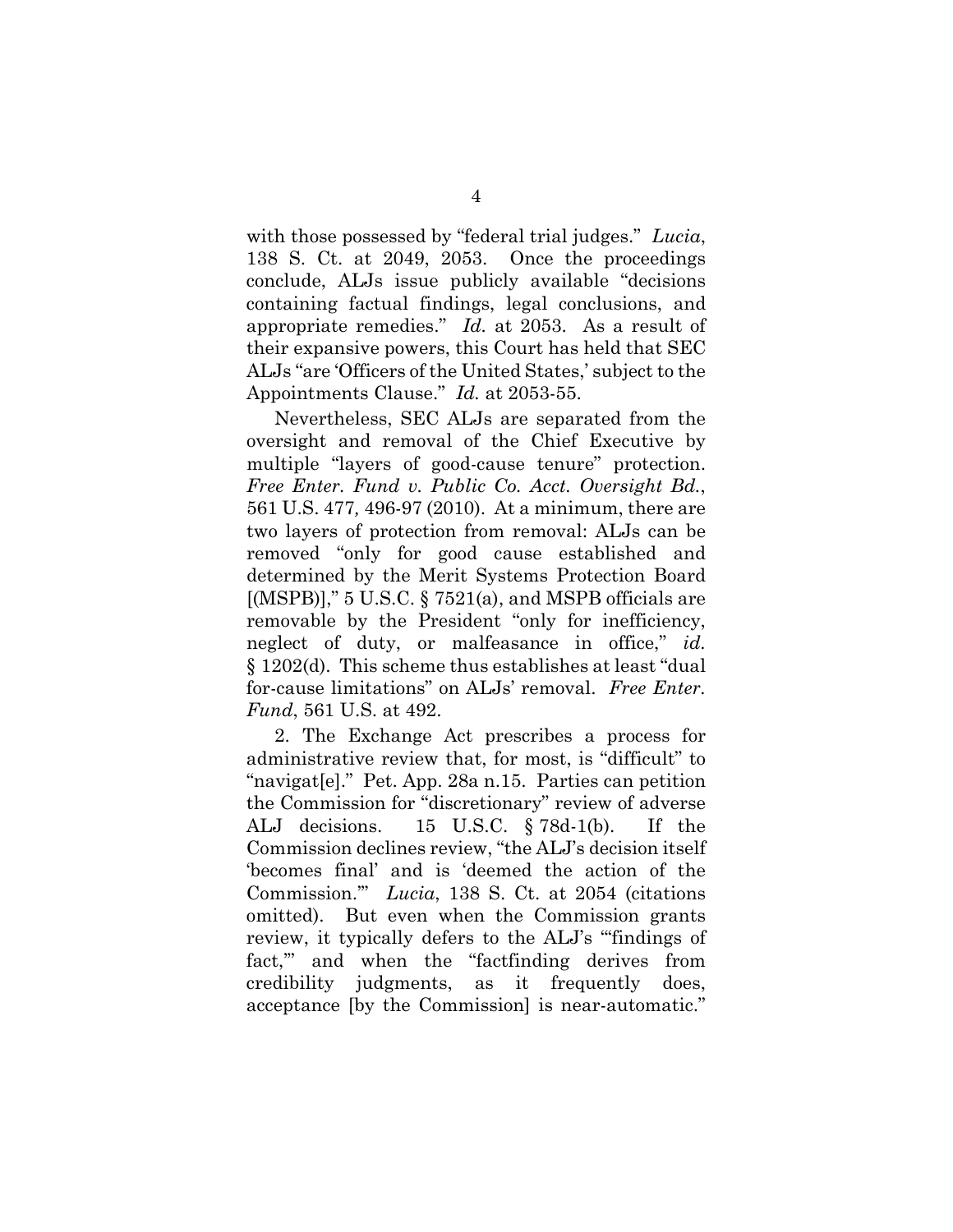*Id.* at 2054-55 (citation omitted); *see also* Eaglesham, *supra* (noting that the Commission adopted the ALJ's factual findings 95% of the time).

A party "aggrieved by a final order of the Commission" "may" seek judicial review of that order in a federal court of appeals by filing a petition for review. 15 U.S.C.  $\S 78y(a)(1)$ . "On the filing of the petition," the court of appeals "has jurisdiction, which becomes exclusive on the filing of the record, to affirm or modify and enforce or to set aside the order in whole or in part." *Id.* § 78y(a)(3). But the sanctions imposed by the SEC do not await judicial review. Absent a stay—which typically is difficult to obtain the SEC can collect any monetary penalties as well as suspend an individual's professional licenses and, accordingly, upend his or her livelihood, all before the individual ever sees the inside of an Article III court. *See id.* § 78y(c)(2); SEC Rule of Practice 102(e)(1); *see also, e.g.*, *In re Southeast Invs., N.C., Inc.*, Exchange Act Release No. 86097, 2019 WL 2448245, at \*2 (June 12, 2019) (describing a stay as an "extraordinary remedy" (citation omitted)).

Because it can take years to get to this point, at enormous financial cost and personal burden, many individuals—despite vigorously contesting their guilt—face "tremendous pressure to settle with the SEC" and try to rebuild their lives before they get to a federal court. Pet. App. 68a-70a (Oldham, J., concurring). As a result, most individuals never have an opportunity to present their claims to an Article III court, even when they dispute the authority of the decisionmaker. *See id.* at 28a n.15 (majority opinion).

In *Free Enterprise Fund*, this Court concluded that this same administrative review scheme did not "strip" federal district courts of their jurisdiction over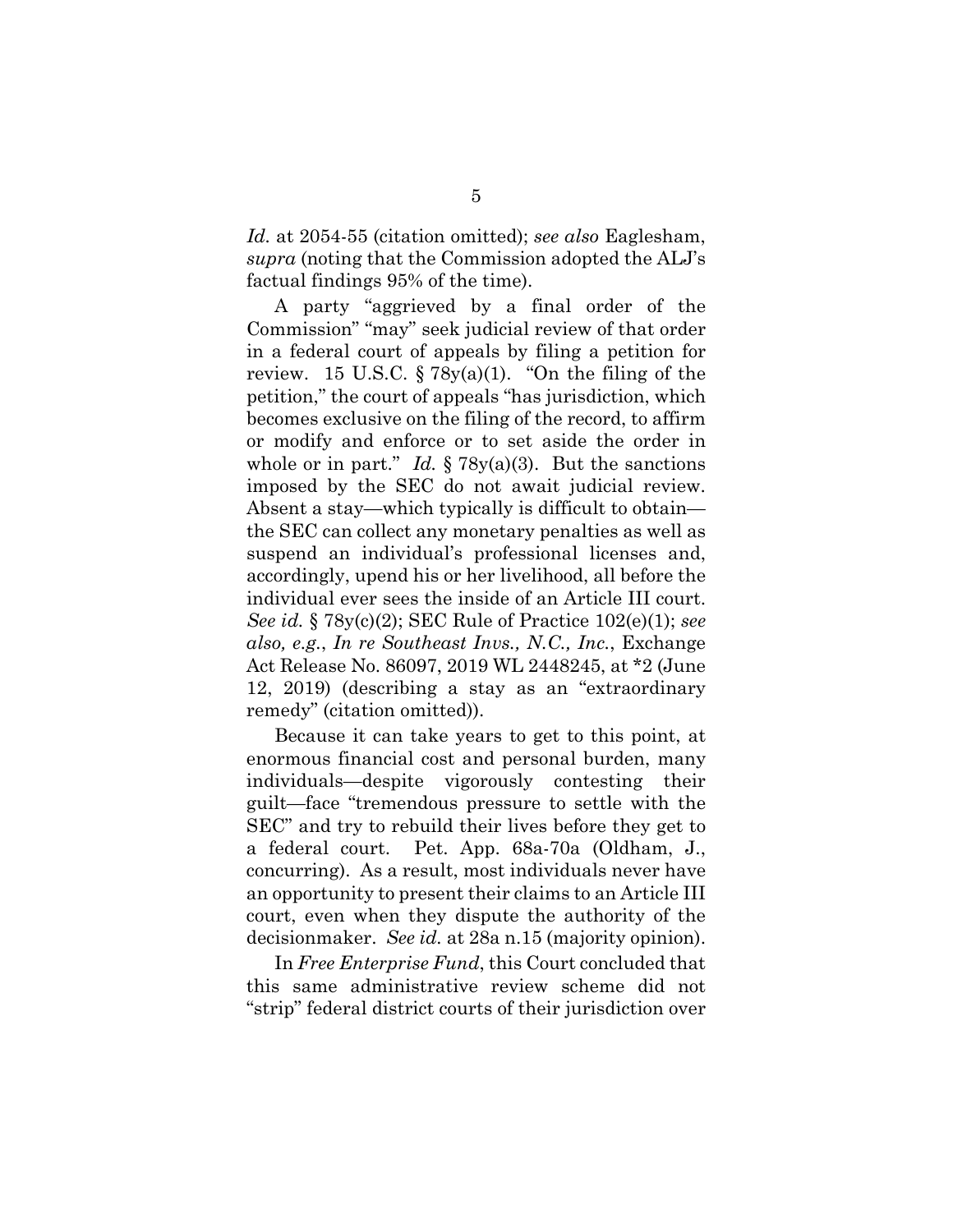"an Appointments Clause or separation-of-powers claim" challenging the authority of the Public Company Accounting Oversight Board, another body of inferior officers exercising authority under the SEC. 561 U.S. at 487-91 & n.2. As the Court explained, this review scheme "does not expressly limit the jurisdiction that other statutes confer on district courts." *Id.* at 489. Likewise, the Court held, it does not do so "implicitly" under *Thunder Basin* the "'statutory scheme'" does not "display[] a 'fairly discernible' intent to limit jurisdiction," and claims challenging the constitutional authority of decisionmakers are not "'of the type Congress intended to be reviewed within th[e] statutory structure.'" *Id.* at 489-91 (second alteration in original) (quoting *Thunder Basin*, 510 U.S. at 207, 212).

#### **B. Factual Background**

Michelle Cochran is a CPA licensed in Texas. From 2007 to 2013, Cochran worked for a small accounting firm called The Hall Group, which performed auditing work for non-profits, privately held companies and a few small, publicly traded companies. Initially hired as an hourly employee, Cochran became a non-equity partner in 2012 when the firm's principal, David Hall, made it a condition of her continued employment. The atmosphere at the firm was unpleasant and stressful, exacerbated by Hall's difficult and unprofessional demeanor. Cochran resigned from the firm in July 2013. Compl. ¶¶ 16-23, D. Ct. Doc. 1 (Jan. 18, 2019).

In April 2016, almost three years after Cochran left the Hall Group, the SEC filed an Order Instituting Proceedings against David Hall, his firm,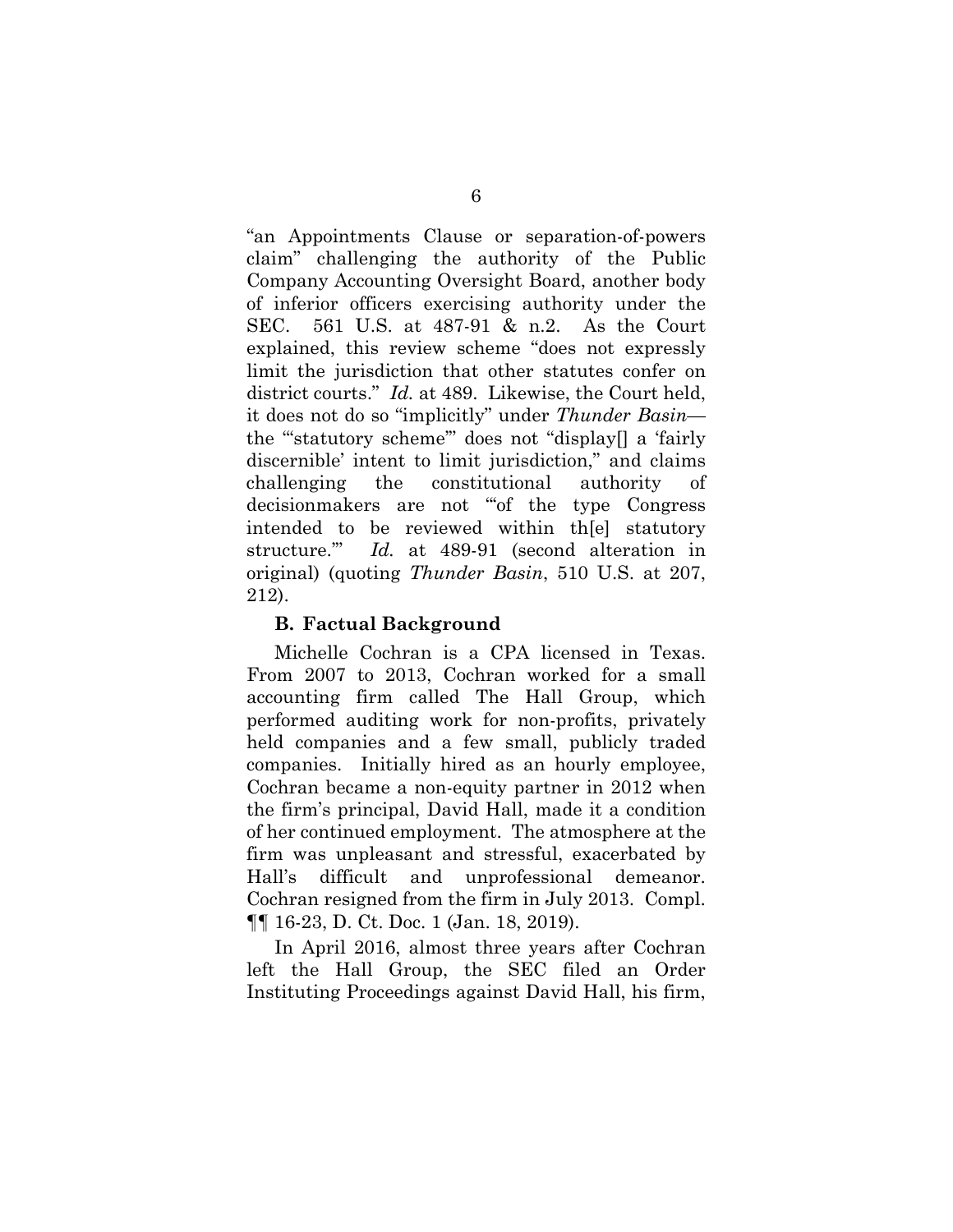Cochran, and another accountant. The SEC claimed that Cochran violated the Exchange Act by failing to comply with certain auditing documentation requirements, e.g., the failure to sufficiently complete various auditing checklists. *Id.* ¶¶ 24-27; *see In re David S. Hall, P.C.*, Exchange Act Release No. 77718, 2016 WL 1665164 (Apr. 26, 2016).

Consistent with its preference to litigate before its in-house tribunal, the SEC elected to proceed administratively rather than in federal court. The case was assigned to an ALJ who, like other SEC ALJs, had not been properly appointed for purposes of the Appointments Clause. The ALJ issued multiple orders and presided over a hearing at which Cochran appeared pro se. Compl. ¶¶ 32-40. Following the hearing, the ALJ issued a decision ruling against Cochran, imposing a \$22,500 penalty and a five-year ban from practicing before the SEC. Pet. App. 2a-3a.

Cochran petitioned the Commission for review. The Commission, however, vacated the ALJ's decision, and all of the proceedings before it, in light of this Court's decision in *Lucia*, which held that the remedy for an "adjudication tainted with an appointments violation" is a new proceeding before a different and properly appointed official. 138 S. Ct. at 2055; *see* Pet. App. 3a. More than two years after the SEC first instituted proceedings, Cochran was assigned to undergo additional administrative proceedings before a new ALJ, which are still pending. Pet. App. 3a; Compl. ¶ 51.

### **C. Proceedings Below**

1. In January 2019, Cochran filed suit against the SEC in the Northern District of Texas. Pet. App. 140a. Cochran sought declaratory and injunctive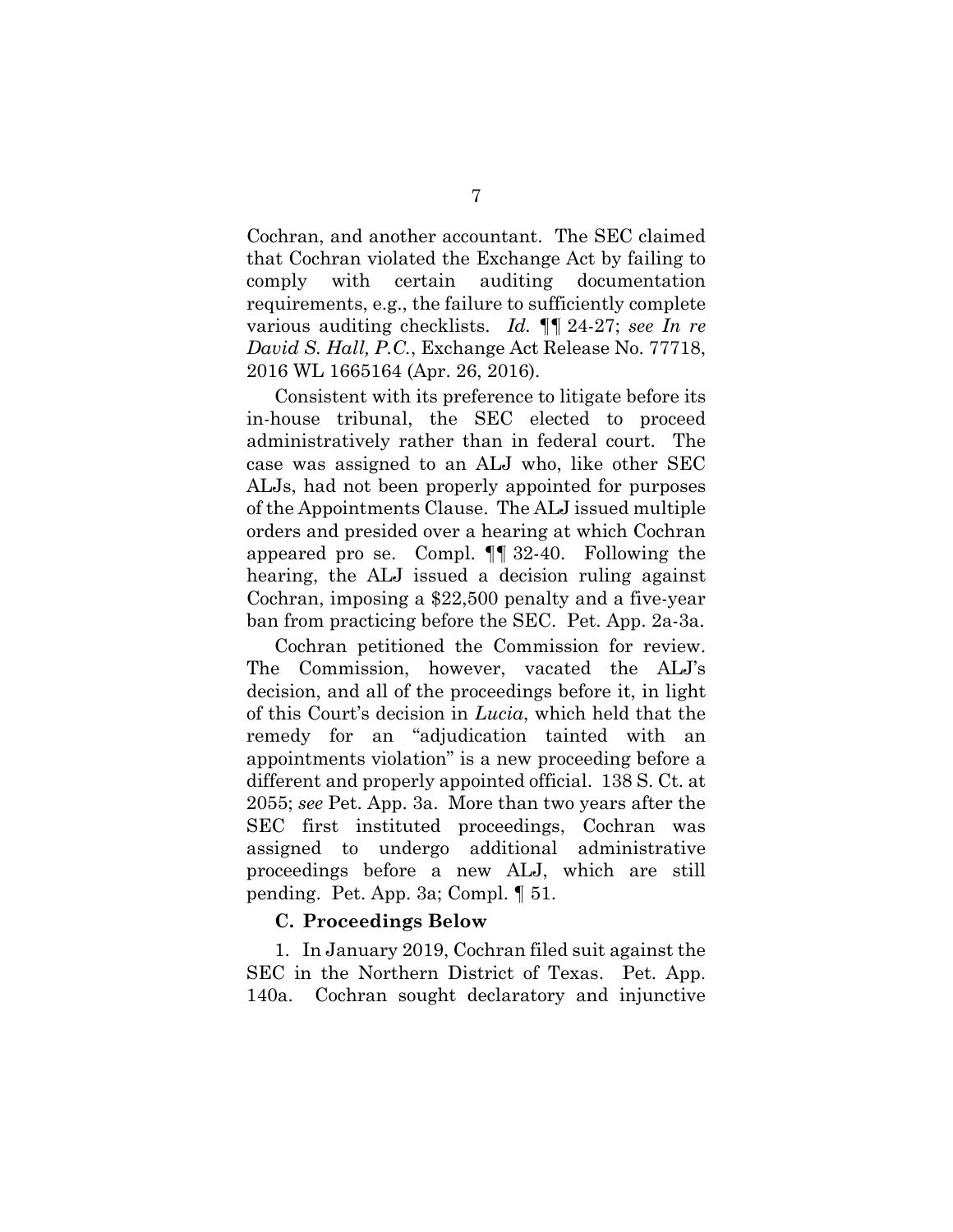relief based on constitutional deficiencies in the SEC's administrative proceedings. *Id.* Relevant here, Cochran claimed that SEC ALJs cannot preside over the proceedings because they are unconstitutionally insulated from removal by a multilayer for-cause structure, analogous to the structure this Court held unconstitutional in *Free Enterprise Fund*. *Id.* at 3a.

The district court dismissed the case for lack of jurisdiction. *Id.* at 139a-44a. The court concluded that the Exchange Act's administrative review scheme implicitly strips district courts of jurisdiction to hear challenges to ongoing SEC enforcement proceedings. *Id.* at 142a-44a. But in reaching that conclusion, the court found it "deeply concern[ing]" that Cochran, having endured one full proceeding "before an ALJ who was not constitutionally appointed," would have to endure yet another round of proceedings, "undoubtedly at considerable expense and stress, before another unconstitutionally appointed administrative law judge." *Id.* at 143a.

2. Cochran appealed, and a divided panel of the Fifth Circuit affirmed. *Id.* at 114a-38a.<sup>1</sup> The panel majority held that, in enacting the Exchange Act's scheme for administrative review of final SEC orders contained in 15 U.S.C. § 78y, Congress "implicitly" stripped federal district courts of jurisdiction over structural constitutional challenges. *Id.* at 114a-15a, 117a. The majority reasoned that Section 78y "exhibits a general intent to deprive district courts of subject matter jurisdiction," *id.* at 118a-19a; and that, based on the "*Thunder Basin* factors," "Congress

 $\overline{a}$ 

<sup>1</sup> A motions panel of the Fifth Circuit enjoined the SEC administrative proceedings pending Cochran's appeal. *See* Pet. App. 4a.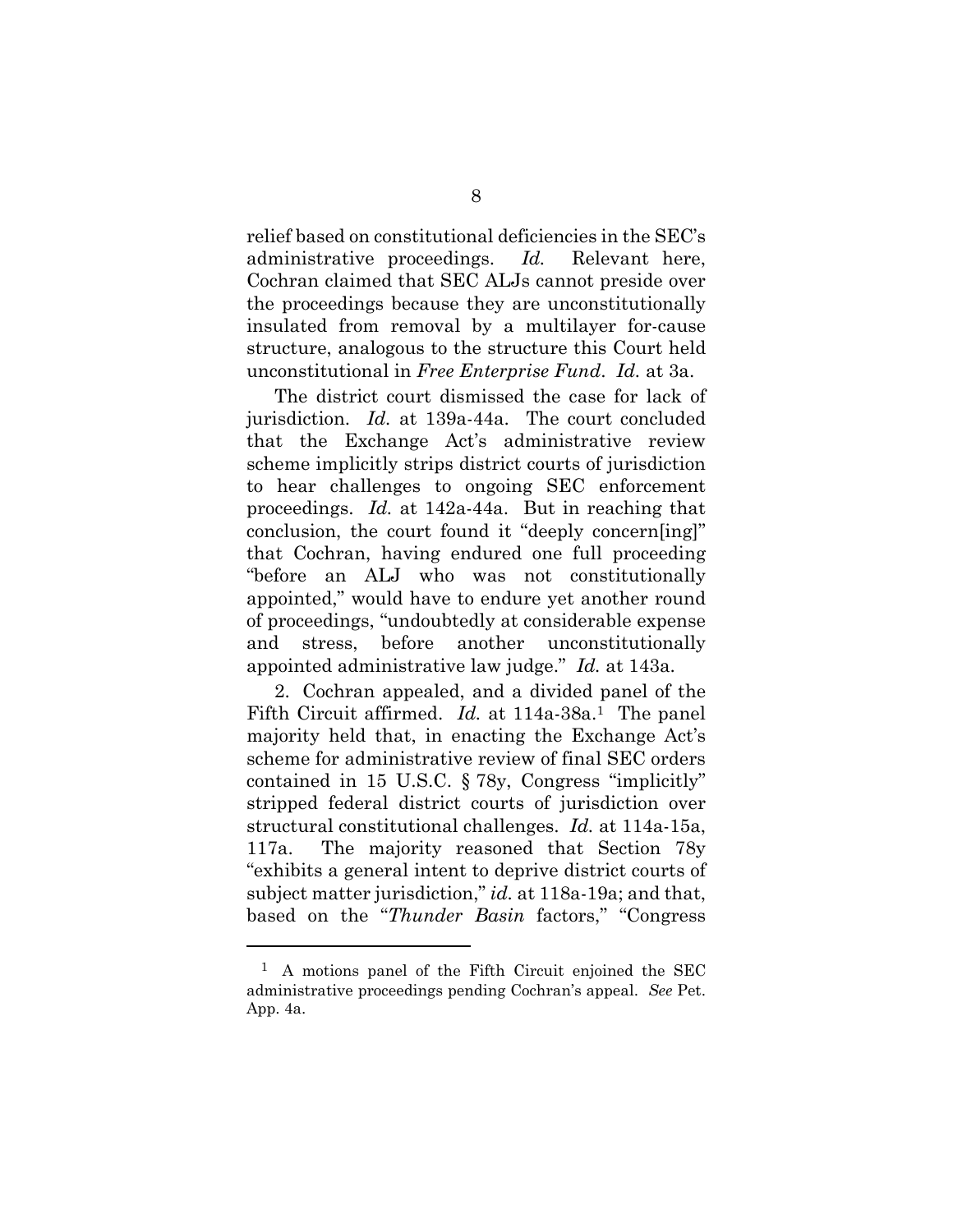intended to funnel the kind of claim Cochran asserts through the statutory review scheme," *id.* at 119a-31a.

Judge Haynes dissented in relevant part, concluding that, "like the [claim] in *Free Enterprise Fund*," Cochran's "structural removal claim is not the type [of claim] over which Congress intended to limit jurisdiction" of federal district courts. *Id.* at 132a-38a.

3. The Fifth Circuit granted rehearing en banc and reversed in relevant part. *Id.* at 1a-111a.

The en banc court held that Congress did not "implicitly strip[] district courts of jurisdiction to hear structural constructional claims under § 78y." *Id.* at 5a-32a. First, the court held that "the text of § 78y" does "not explicitly or implicitly strip the district court of jurisdiction over Cochran's claim." *Id.* at 5a-10a. Second, the court held that this Court's decision in *Free Enterprise Fund* is "enough to decide this case," as that decision "rejected the precise argument the SEC makes here—that the Exchange Act divests district courts of jurisdiction over removal power challenges." *Id.* at 10a-16a. Because "*Free Enterprise Fund* is squarely on point," that decision "foreclos[es] any possibility that § 78y strips district courts of jurisdiction over structural constitutional challenges." *Id.* at 10a.

The court also held that it would reach the same result under a fresh application of "the so-called '*Thunder Basin* factors.'" *Id.* at 16a-32a. As the Court explained, (1) "Cochran's removal power claim is wholly collateral to the Exchange Act's statutoryreview scheme," *id.* at 21a-22a; (2) "Cochran's removal power claim is outside the SEC's expertise," id. at 22a-23a; and (3) "the Exchange Act's statutory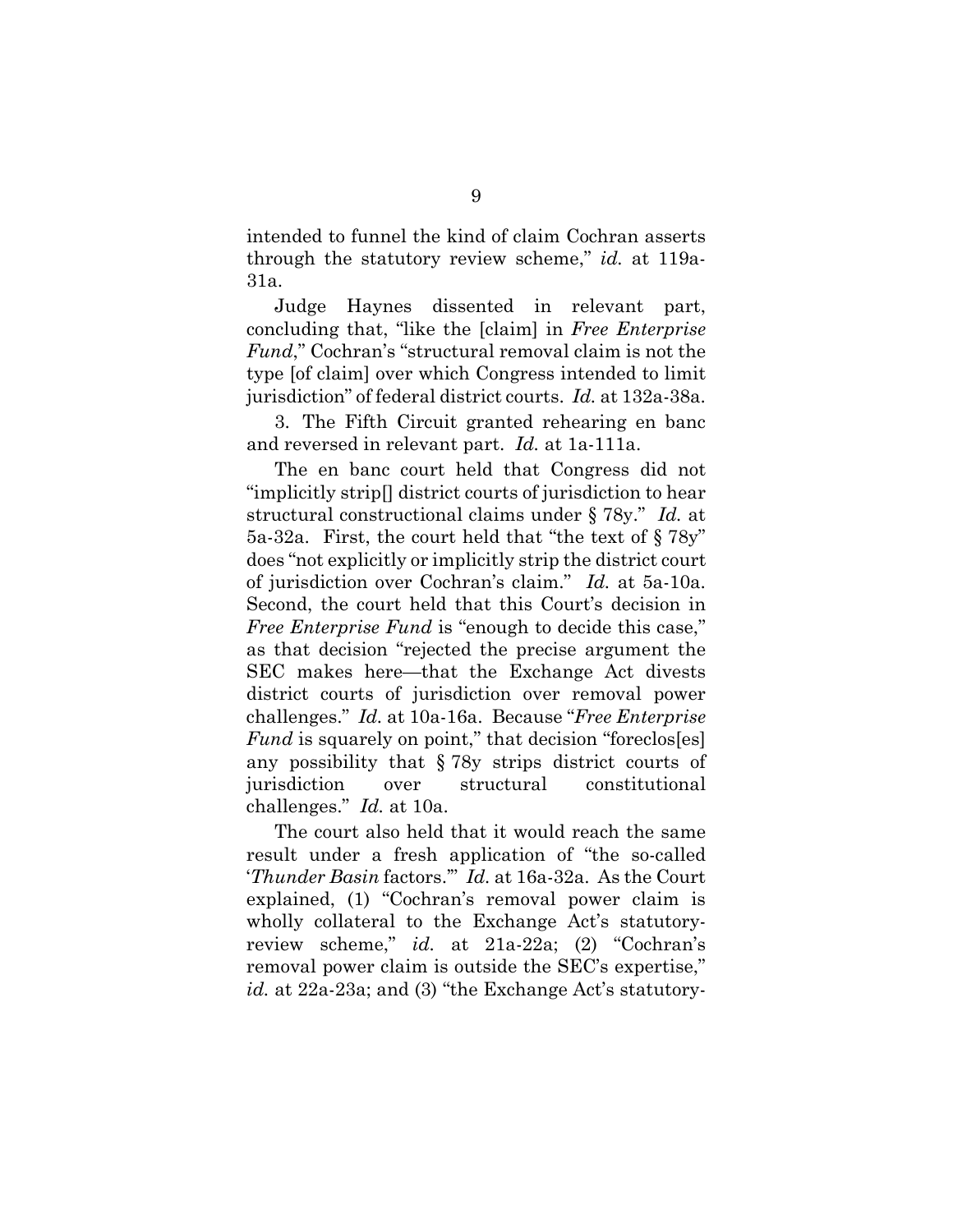review scheme threatens to deprive Cochran of the opportunity for meaningful judicial review," *id.* at 23a-31a. "Therefore," the court concluded, "the *Thunder Basin* inquiry simply reaffirms that *Free Enterprise Fund* controls this case and that Cochran's removal power claim is within the district court's jurisdiction." *Id.* at 31a-32a.<sup>2</sup>

Judge Oldham, joined by five other judges, issued a concurring opinion detailing the relevant history of the SEC and its scheme for administrative review, describing the tremendous burdens imposed by that scheme on SEC targets, and responding to several points raised by the dissent. *Id.* at 35a-81a.

Judge Costa, joined by six other judges, dissented. *Id.* at 82a-111a. He reasoned that Congress intended to create "an exclusive review scheme" in Section 78y that implicitly strips district courts of jurisdiction, *id.* at 85a-94a; and that "the separation-of-powers claim Cochran asserts is of the type that Congress meant to exclude from district court jurisdiction when it created the SEC-specific scheme," *id.* at 94a-111a. In an effort to reconcile his conclusions with *Free Enterprise Fund*, Judge Costa drew an "investigation/enforcement distinction" under which district courts have jurisdiction during "an [SEC] investigation" but lose jurisdiction once the SEC has decided to pursue an "enforcement proceeding." *Id.* at 99a-104a.

4. On January 24, 2022—three weeks after the Fifth Circuit's decision in this case—this Court granted certiorari in *Axon Enterprise, Inc. v. FTC*, 142

l

<sup>2</sup> The court also rejected the SEC's ripeness argument, Pet. App. 32a-34a, which the government has abandoned in its petition for certiorari.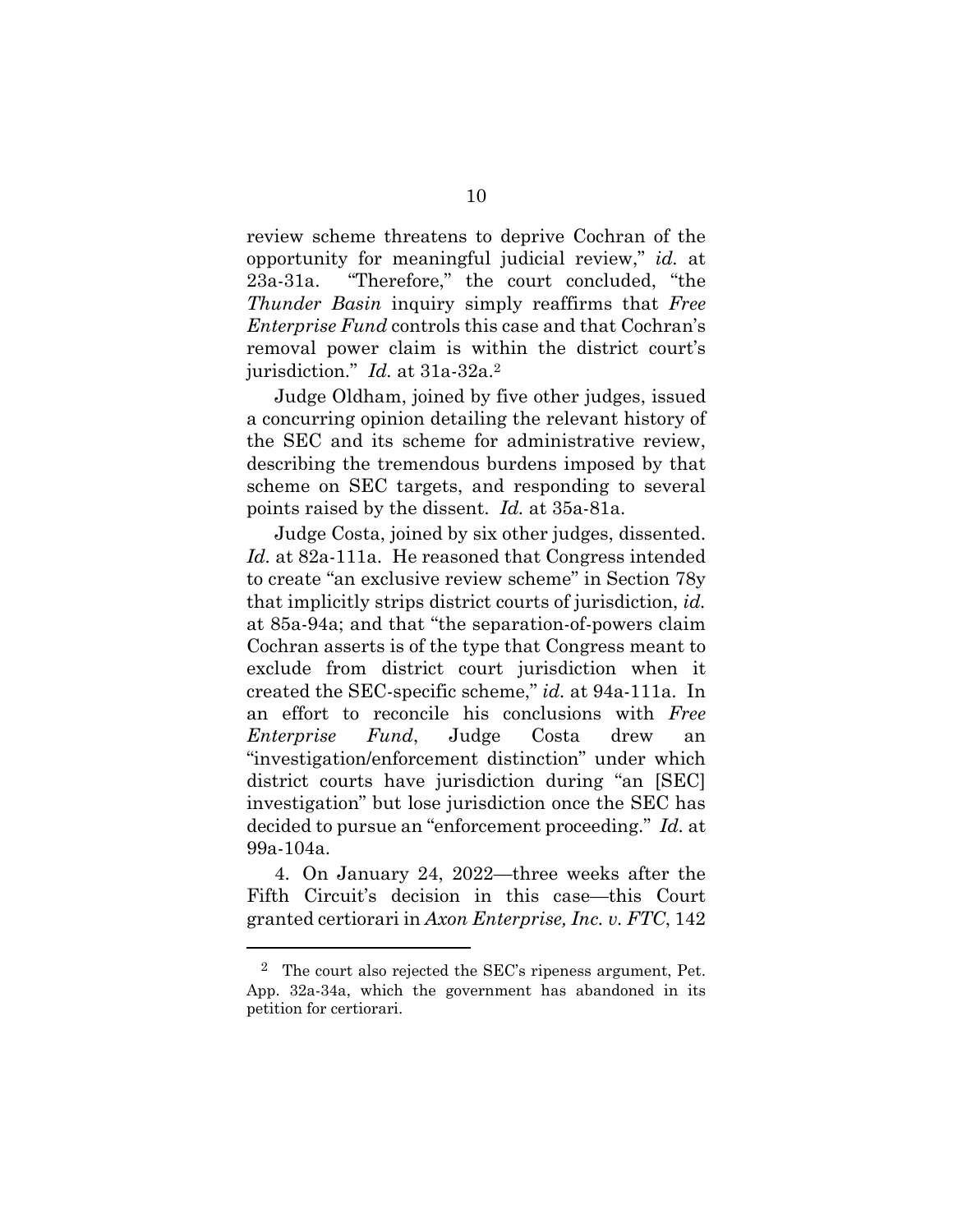S. Ct. 895 (2022) (No. 21-86), which presents the essentially same question in the context of the administrative review scheme under the FTC Act. On March 11, 2022, the government filed the petition for certiorari in this case asking the Court to hold this case pending this Court's decision in *Axon* and dispose of it as appropriate in light of that decision.

#### **ARGUMENT**

The petition should be granted and the case set for plenary review by this Court. The circuits are split on the precise question presented by the petition: whether the Exchange Act's administrative review scheme implicitly strips district courts of jurisdiction over structural constitutional claims. That question is important to the hundreds of litigants ensnared in SEC administrative proceedings before unconstitutionally insulated ALJs. And this Court has already granted review in *Axon Enterprise, Inc. v. FTC*, 142 S. Ct. 895 (2022) (No. 21-86), which presents the same question in the context of the FTC Act's less frequently used administrative review scheme.

The government's request that the Court hold the petition pending a decision in *Axon* should be denied. The Court should instead grant plenary review in this case and consolidate it with *Axon* for argument next fall. Doing so is the only way for the Court to fully resolve the circuit split, which arises in the context of the Exchange Act's statutory scheme; ensure that the precedent in circuits across the country currently barring federal district court review in the SEC context is conclusively overturned by the Court's decision; and guarantee that individuals like Cochran are not forced to engage in protracted collateral litigation in the lower courts over the reach of *Axon* to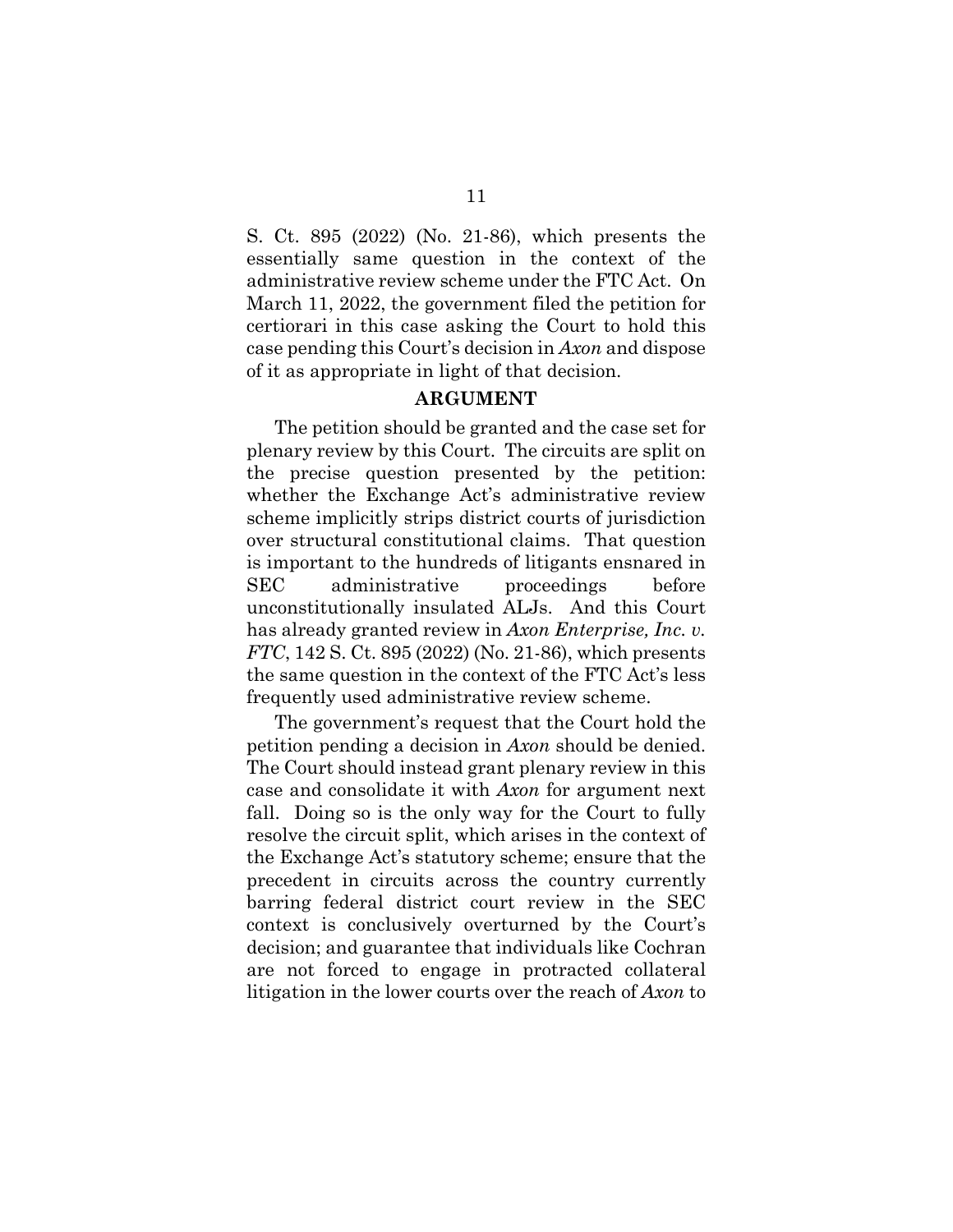the Exchange Act. Thus, the petition should be granted, and the case should be considered alongside *Axon*. 3

### **I. THE QUESTION PRESENTED IS UNDENIABLY CERTWORTHY**

In the decision below, the Fifth Circuit, sitting en banc, correctly held that the Exchange Act does not implicitly strip federal district courts of jurisdiction over structural constitutional challenges to the authority of SEC ALJs. Pet. App. 2a. By filing a petition for certiorari in this case, the government necessarily maintains that this question merits this Court's review. And Cochran agrees.

First, as the government observes, the circuits are split on the precise question presented here. Pet. 6. Several circuits have held that the Exchange Act implicitly strips federal courts of their jurisdiction to hear structural constitutional claims. *See Bennett v. SEC*, 844 F.3d 174, 188 (4th Cir. 2016); *Hill v. SEC*, 825 F.3d 1236, 1241 (11th Cir. 2016); *Tilton v. SEC*, 824 F.3d 276, 291 (2d Cir. 2016), *cert. denied*, 137 S. Ct. 2187 (2017); *Bebo v. SEC*, 799 F.3d 765, 767 (7th Cir. 2015), *cert. denied*, 577 U.S. 1236 (2016); *see also Jarkesy v. SEC*, 803 F.3d 9, 17-18 (D.C. Cir. 2015) (reaching same conclusion in a case raising a constitutional "non-delegation challenge"). The Fifth Circuit openly disagreed with those circuits in the en banc decision below, joining numerous other judges who have done so. Pet. App. 13a-15a; *see* Pet. App.

l

<sup>3</sup> If the Court grants certiorari, the Court could order that this case be consolidated for oral argument with *Axon* next fall, or treat the cases as separate companion cases and consider them "in tandem." *See* Stephen M. Shapiro et al., *Supreme Court Practice* § 14.6, at 14-21 (11th ed. 2019).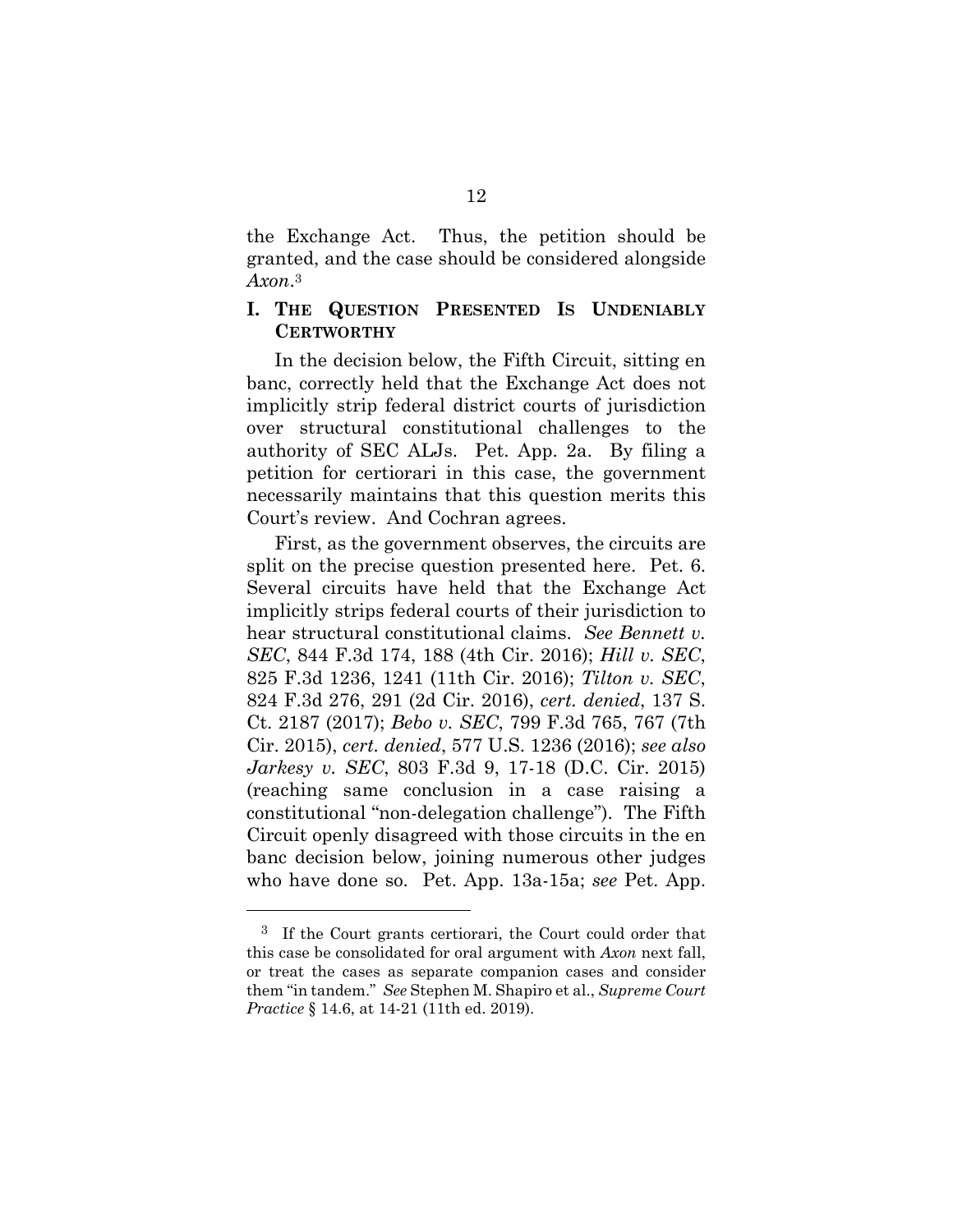132a (panel opinion) (Haynes, J., dissenting in part); *Tilton*, 824 F.3d at 292 (Droney, J., dissenting).4 The Fifth Circuit also noted that its view aligned with Judge Bumatay's dissent from the Ninth Circuit's panel decision in *Axon*, a case "addressing a different statute" (the FTC Act) in which he concluded that it did not strip federal courts of jurisdiction over "the plaintiff's removal power claim." Pet. App. 15a (citing *Axon Enter., Inc. v. FTC*, 986 F.3d 1173, 1196 (9th Cir. 2021) (Bumatay, J., concurring in the judgment in part and dissenting in part), *cert. granted*, 142 S. Ct. 895 (2022)).

Second, this is an undeniably "important jurisdictional issue." *Id.* at 111a (Costa, J., dissenting). Indeed, the fact that so many circuits including those hearing the lion's share of securities enforcement actions—have already weighed in on this issue underscores its national significance. That will not subside. Since Dodd-Frank expanded the SEC's ability to try cases before its in-house administrative tribunal, the SEC has increasingly brought enforcement actions before its own ALJs, where it enjoys a home-court advantage. *See supra* at 3-5. As a result, individuals are currently forced to litigate in a distinctly hostile forum, at great expense, before they can challenge the constitutional legitimacy of the decisionmaker presiding over their agency proceedings. And this administrative process can

 $\overline{a}$ 

<sup>4</sup> *See also Duka v. SEC*, 103 F. Supp. 3d 382, 390 (S.D.N.Y. 2015); *Gray Fin. Grp., Inc. v. SEC*, 166 F. Supp. 3d 1335, 1343- 44 (N.D. Ga. 2015), *vacated sub nom. Hill*, 825 F.3d 1236 (11th Cir. 2016); *Ironridge Glob. IV, Ltd. v. SEC*, 146 F. Supp. 3d 1294, 1303-04 (N.D. Ga. 2015); *Hill v. SEC*, 114 F. Supp. 3d 1297, 1306 (N.D. Ga. 2015), *vacated*, 825 F.3d 1236 (11th Cir. 2016); *Gupta v. SEC*, 796 F. Supp. 2d 503, 512-13 (S.D.N.Y. 2011).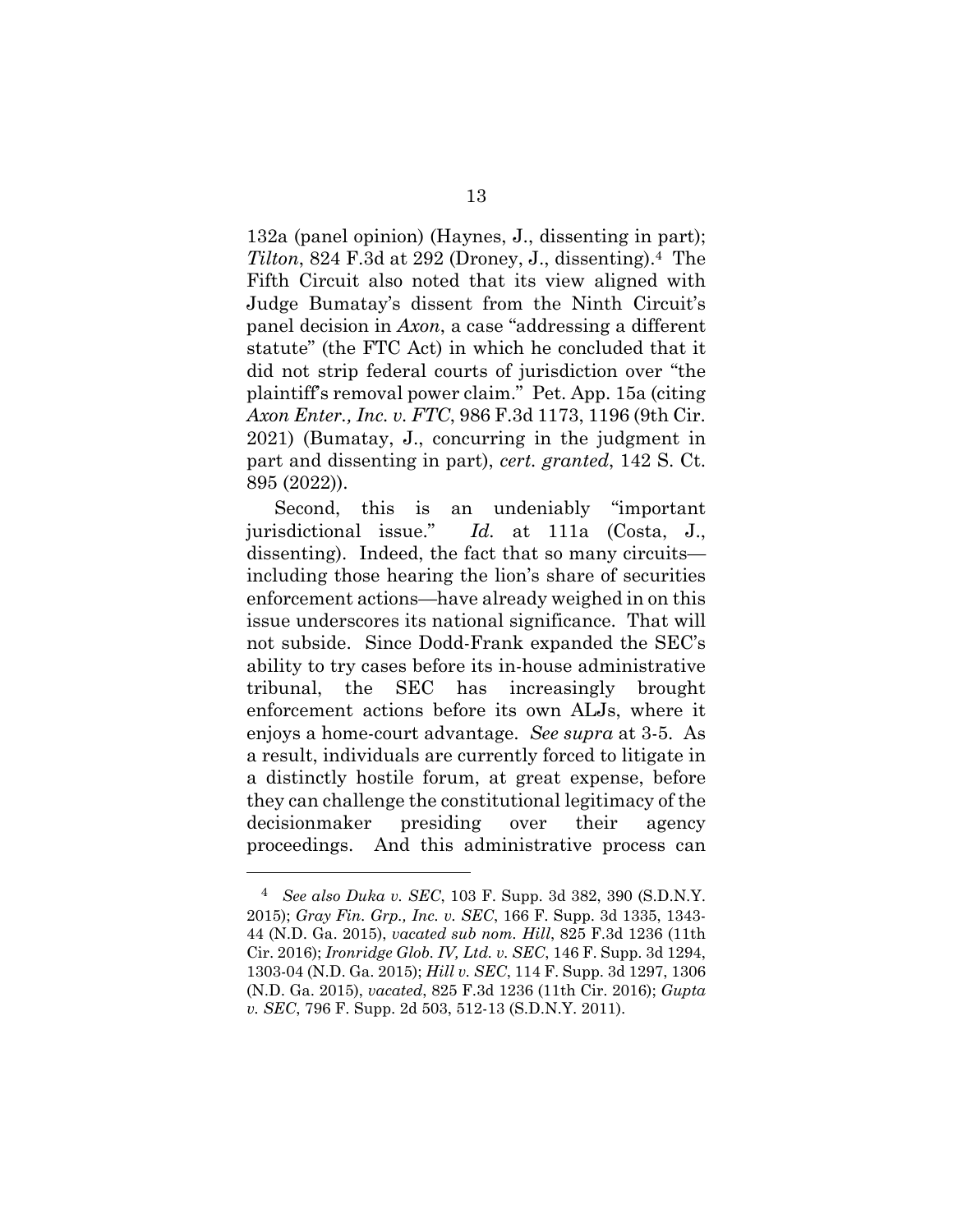often drag on for many years—far longer than average for district court proceedings. For instance, the administrative proceedings against the plaintiff in the Seventh Circuit's *Bebo* decision—which is the oldest case in the circuit split—have lasted for more than seven years and are *still* ongoing. *See In re Bebo*, Admin. Proc. No. 3-16293 (S.E.C.) (instituted Dec. 3, 2014). Other SEC targets have similarly found their administrative proceedings languishing on the SEC's docket. *See, e.g.*, *In re John Thomas Cap. Mgmt. Grp. LLC*, Admin. Proc. No. 3-15255 (S.E.C.) (seven years and six months); *In re Gibson*, Admin. Proc. No. 3- 17184 (S.E.C.) (six years; still ongoing).

This regime exacts an enormous personal, reputational, and financial toll on respondents before they can ever present their constitutional claim to a federal court. *See Tilton*, 824 F.3d at 298 n.5 (Droney, J., dissenting). And the SEC has exploited this vulnerability in "a number of cases" by "threaten[ing] administrative proceedings" before its ALJs in a calculated effort to compel a settlement. *Id.* (citation omitted); *see* Pet. App. 69a (Oldham, J., concurring). That is, the agency has appeared to wield the process as a punishment. The enormous burdens that Cochran has faced in attempting to secure federal court review of her constitutional claim epitomize the hardships that individuals face in these proceedings.

As the district court explained, this state of affairs is "deeply concern[ing]" to say the least. Pet. App. 143a. It is thus not surprising that the Fifth Circuit convened en banc to address this important and frequently recurring issue. And, of course, the significance of the question presented is further underscored by this Court's grant of certiorari in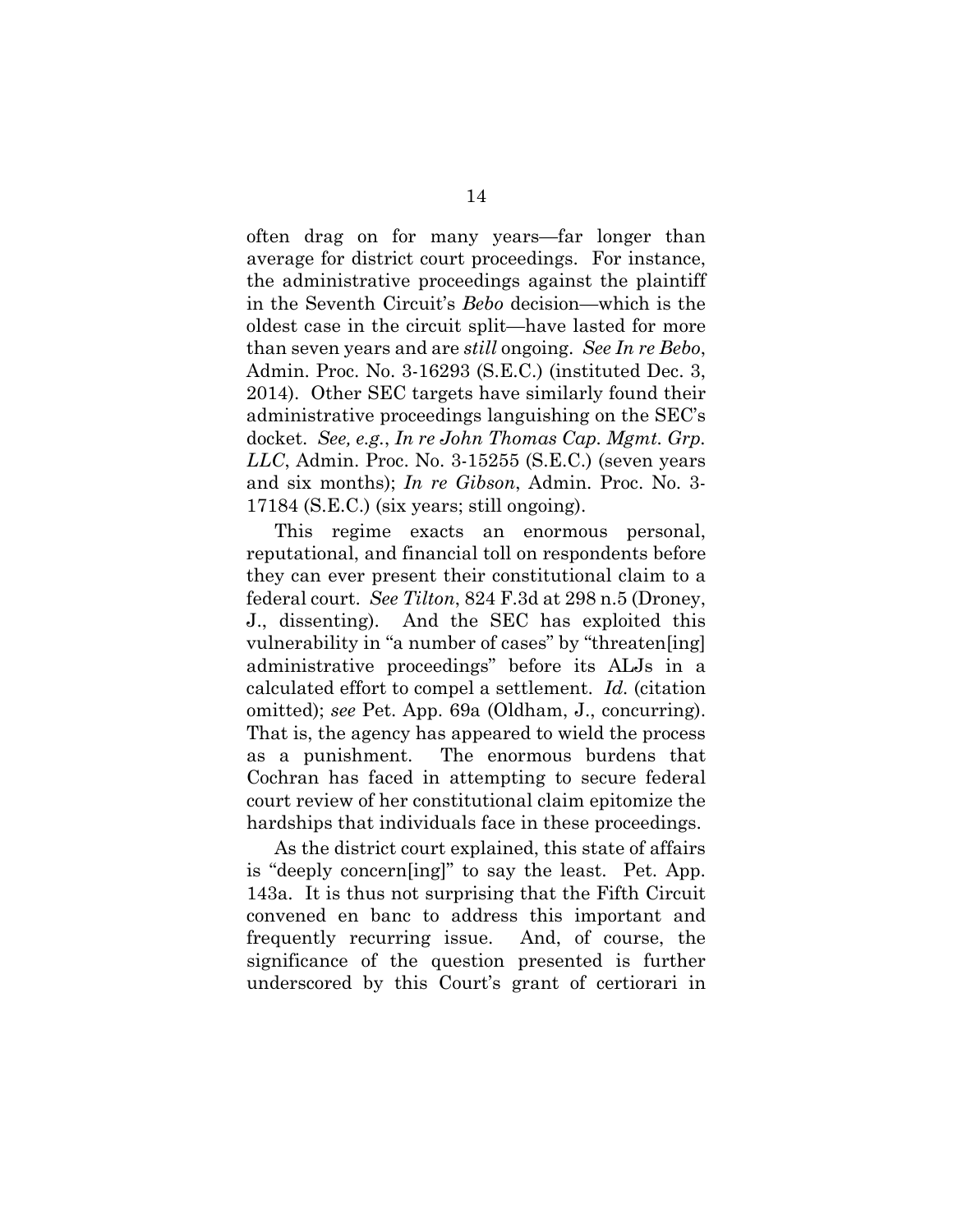*Axon*, which presents the same jurisdictional issue in the context of proceedings under the FTC Act.

### **II. THE COURT SHOULD GRANT REVIEW AND CONSIDER THIS CASE ALONGSIDE** *AXON*

The government asks the Court to hold the petition in this case for *Axon*. Pet. 7. For several reasons, however, that proposal is unsound. While the questions presented in *Axon* and this case unquestionably overlap, it is critical for this Court to grant plenary review in this case and consolidate it with *Axon* for disposition on the merits. *See* Sup. Ct. R. 27.3; Stephen M. Shapiro et al., *Supreme Court Practice* § 14.6, at 14-19 to -21 & n.33 (11th ed. 2019).

A. Although this Court frequently holds certiorari petitions pending a decision in a case presenting a substantially identical issue, it also has recognized that there are instances where, as here, granting plenary review and consolidating the case with an already-granted case pending on the merits docket is appropriate. *See, e.g.*, *Crawford v. Martinez*, 540 U.S. 1217 (2004) (No. 03-878) (granting the government's petition for certiorari, despite the government's request only for a hold, and consolidating with previously granted case). That treatment is warranted here for several reasons.

1. First, the question presented in *Axon* is by its terms confined to the FTC context: "Whether Congress impliedly stripped federal district courts of jurisdiction over constitutional challenges to the Federal Trade Commission's structure, procedures, and existence by granting the courts of appeals jurisdiction to 'affirm, enforce, modify, or set aside' the Commission's cease-and-desist orders." *Axon* Pet. i. To be sure, the resolution of that question may bear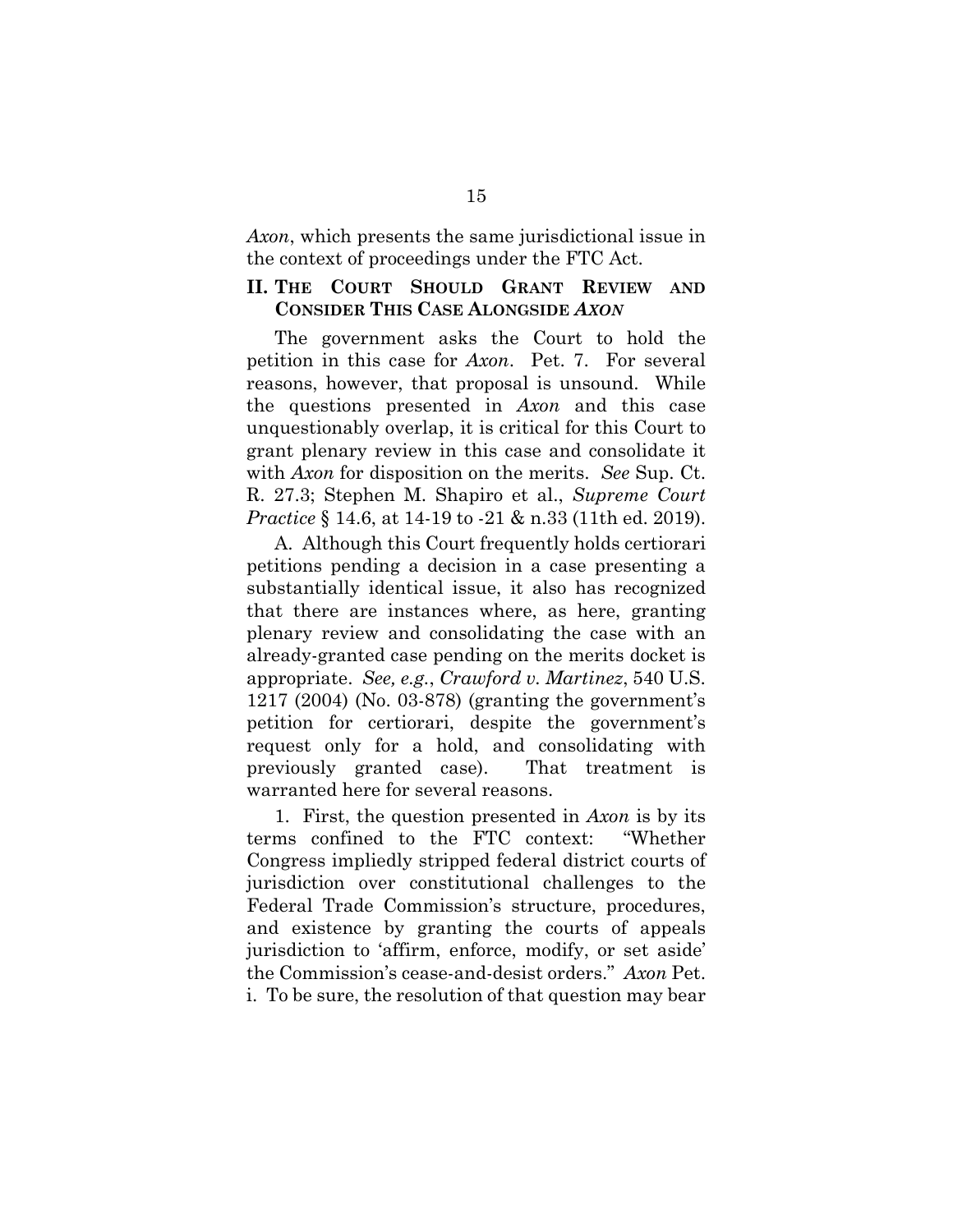on the availability of federal judicial review in similar circumstances in the SEC context. But the Court's decision in *Axon* will necessarily be constrained by the actual question presented. *See* Sup. Ct. R. 14.1(a) ("Only the questions set out in the petition, or fairly included therein, will be considered by the Court."); *cf. Yee v. City of Escondido*, 503 U.S. 519, 535-37 (1992) (explaining that "[t]he framing of the question presented has significant consequences" and refusing to consider "a question *related* to the one petitioners presented, and perhaps *complementary* to the one petitioners presented, [because] it [was] not 'fairly included therein'").5 The Court's decision in *Axon,* in other words, will not actually resolve the question presented by this case, which is explicitly framed in the specific context of the "Securities and Exchange Commission." Pet. i. Granting review in this case and consolidating it with *Axon* will ensure that the Court's decision directly addresses the jurisdictional question in the SEC context.

Doing so is critical because the jurisdictional issue has arisen most frequently in the SEC context, and the circuit split arose in that context. *See* Pet. 6. Other than the Ninth Circuit's decision in *Axon*, each of the cases in the circuit split—including this case has arisen in the SEC context. *See* Pet. App. 2a (5th Cir.); *Bennett*, 844 F.3d 174 (4th Cir.); *Hill*, 825 F.3d 1236 (11th Cir.); *Tilton*, 824 F.3d 276 (2d Cir.); *Bebo*, 799 F.3d 765 (7th Cir.); *Jarkesy*, 803 F.3d 9 (D.C.

l

<sup>5</sup> The question whether the Exchange Act strips federal courts of jurisdiction to hear structural constitutional claims is *related* to the question in *Axon*, but it is not *fairly included within* that question because, as explained, the cases involve different statutes. *See Yee*, 503 U.S. at 535-37.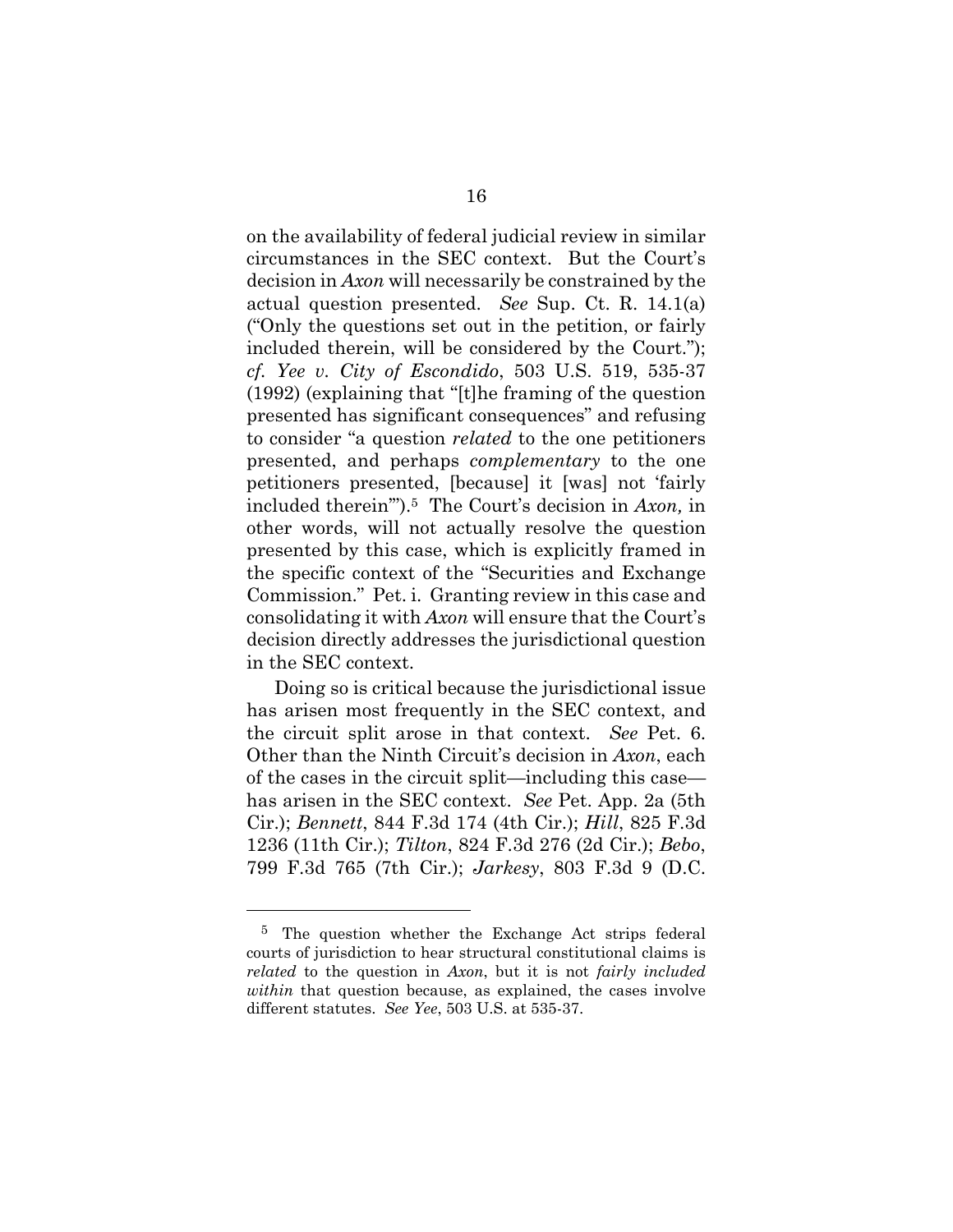Cir.). The only way to ensure that the Court's decision resolves that conflict in all of those circuits is to grant plenary review and decide this case alongside *Axon*.

Moreover, as the government itself has argued, the "framework" driving the analysis in these cases is tethered to the specific "'statutory scheme of administrative and judicial review'" at issue. Br. in Opp. 7-8, *Axon*, *supra* (No. 21-86) (*Axon* Br. in Opp.) (citation omitted). This Court's cases have also grounded their analyses of the question in the specific statutory scheme at issue, explaining that "[p]rovisions for agency review do not restrict judicial review unless *the 'statutory scheme'* displays a 'fairly discernible' intent to limit jurisdiction, and the claims at issue 'are of the type Congress intended to be reviewed within *th[e] statutory structure*.'" *Free Enter. Fund v. Public Co. Acct. Oversight Bd.*, 561 U.S. 477, 489 (2010) (emphases added) (quoting *Thunder Basin Coal Co. v. Reich*, 510 U.S. 200, 207, 212 (1994)); *see Elgin v. Department of the Treasury*, 567 U.S. 1, 10 (2012) ("To determine whether it is 'fairly discernible' that Congress precluded district court jurisdiction over petitioners' claims, we examine *the CSRA's text, structure, and purpose*." (emphasis added)). Consistent with that directive, the Fifth Circuit in this case "start[ed]" its analysis "with the statutory text" contained in the Exchange Act, the specific statutory scheme at issue here. Pet. App. 7a (citation omitted); *see also id.* at 35a (Oldham, J., concurring) ("'[O]ur inquiry begins with the statutory text, and ends there as well if the text is unambiguous.' Here, the text is as unambiguous as can be." (citation omitted)).

The FTC Act and the Exchange Act are obviously "different statute[s]," *id.* at 15a (majority opinion),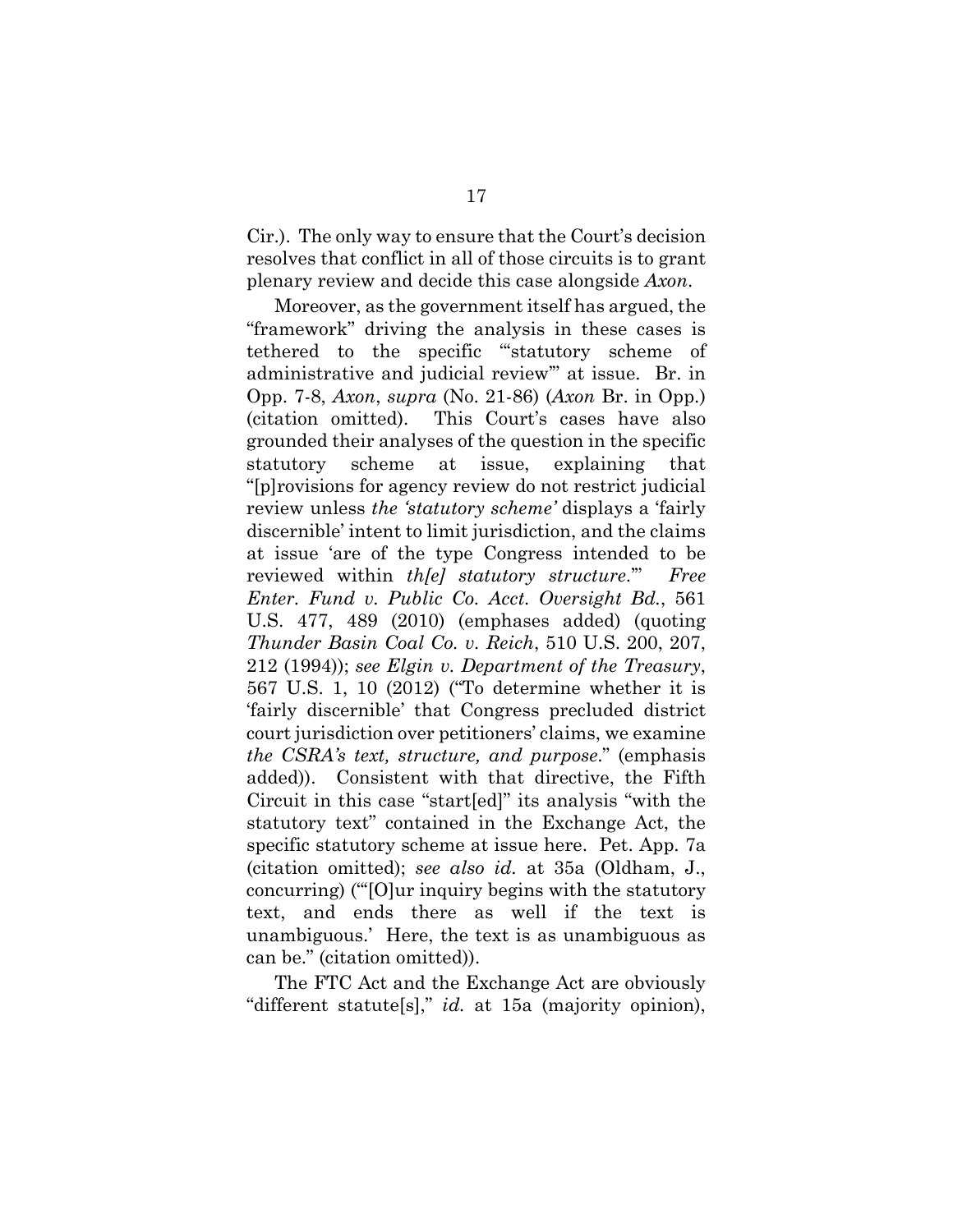with different histories and purposes enforced by different agencies. *See id.* at 47a-73a (Oldham, J., concurring) (recounting the unique history and nuances of the SEC's administrative regime). Even though many of the key provisions are, as the government asserts, "materially identical," Pet. 6, there are some distinctions that could affect the analysis. For example, Axon observes that the FTC Act "specifically addresses only FTC 'cease and desist' orders, 15 U.S.C. § 45(c)-(d), whereas the SEC Act governs judicial review of any 'final order of the' SEC, *id.* § 78y." *Axon* Pet. 21. In Axon's view, this distinction "cuts in favor of reading the FTC Act *more* narrowly when it comes to jurisdiction-stripping." *Id.* And, indeed, this statutory difference is baked into the question presented in *Axon*, which refers to the grant of jurisdiction to overturn the FTC's "cease-anddesist orders." *Id.* at i. The government disagrees with this argument. *See Axon* Br. in Opp. 9 n.\*. But in the event the Court agrees with Axon, the government or lower courts could seize on that distinction (or any other) in attempting to bar federal court jurisdiction in the SEC context. To eliminate the concern, the Court should simply resolve the question in the SEC context now.

There are also statutory distinctions that arguably cut in favor of reading the Exchange Act more narrowly for purposes of jurisdiction-stripping. For example, the Fifth Circuit explained that the verb "becomes" in the Exchange Act's judicial-review provision—which specifies when jurisdiction in the court of appeals "'becomes exclusive'"—"necessarily implies a transformation," such that the court of appeals' jurisdiction becomes "exclusive" only "*after* a petition is filed." Pet. App. 9a & n.6 (quoting 15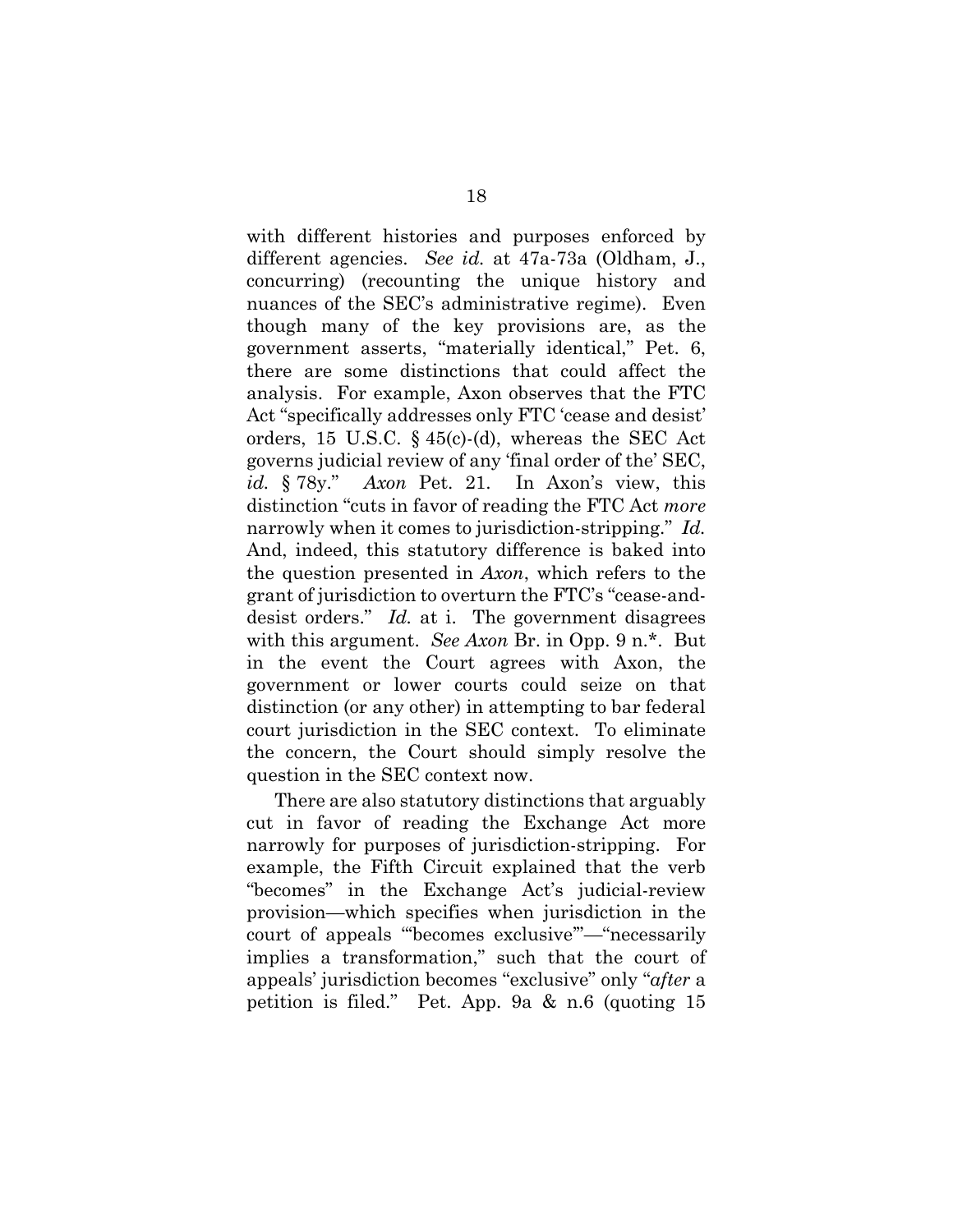U.S.C.  $\S 78y(a)(3)$ . The court "contrast[ed]" that language with other formulations that do not use "becomes," such as a statute providing "that jurisdiction 'is exclusive,' or that the court of appeals 'has exclusive jurisdiction.'" *Id.* at 9a n.6. Like those other formulations, the analogous provision in the FTC Act does not use the word "becomes." *See* 15 U.S.C. § 45(d) ("[T]he jurisdiction of the court of appeals . . . *shall be exclusive*." (emphasis added)). The SEC scheme also explicitly preserves "any and all" other avenues of relief. *Id*. § 78bb(a)(2) ("Except as provided in subsection (f) [concerning class actions], the rights and remedies provided by this chapter shall be in addition to any and all other rights and remedies that may exist at law or in equity."). The point here is not that one case—*Axon* or *Cochran—*is necessarily stronger (in Cochran's view, the plaintiffs should prevail in both cases), but that there *are* statutory differences that could bear on the Court's resolution of the issue in *Axon—*and the government's response to an adverse decision in *Axon* in the SEC context.

The differences between the statutory schemes also bear on the force of this Court's precedent in resolving the questions presented. As the Fifth Circuit explained, this Court "already rejected the SEC's *precise* jurisdictional argument under § 78y" in *Free Enterprise Fund*. Pet. App. 5a, 10a-13a. "Just like *Free Enterprise Fund*, this case concerns the question of whether the Exchange Act divests district courts of jurisdiction to consider removal power challenges; every material aspect of the Supreme Court's reasoning in *Free Enterprise Fund* would seem to apply with equal force here." *Id.* at 12a. And because "*Free Enterprise Fund* is squarely on point,"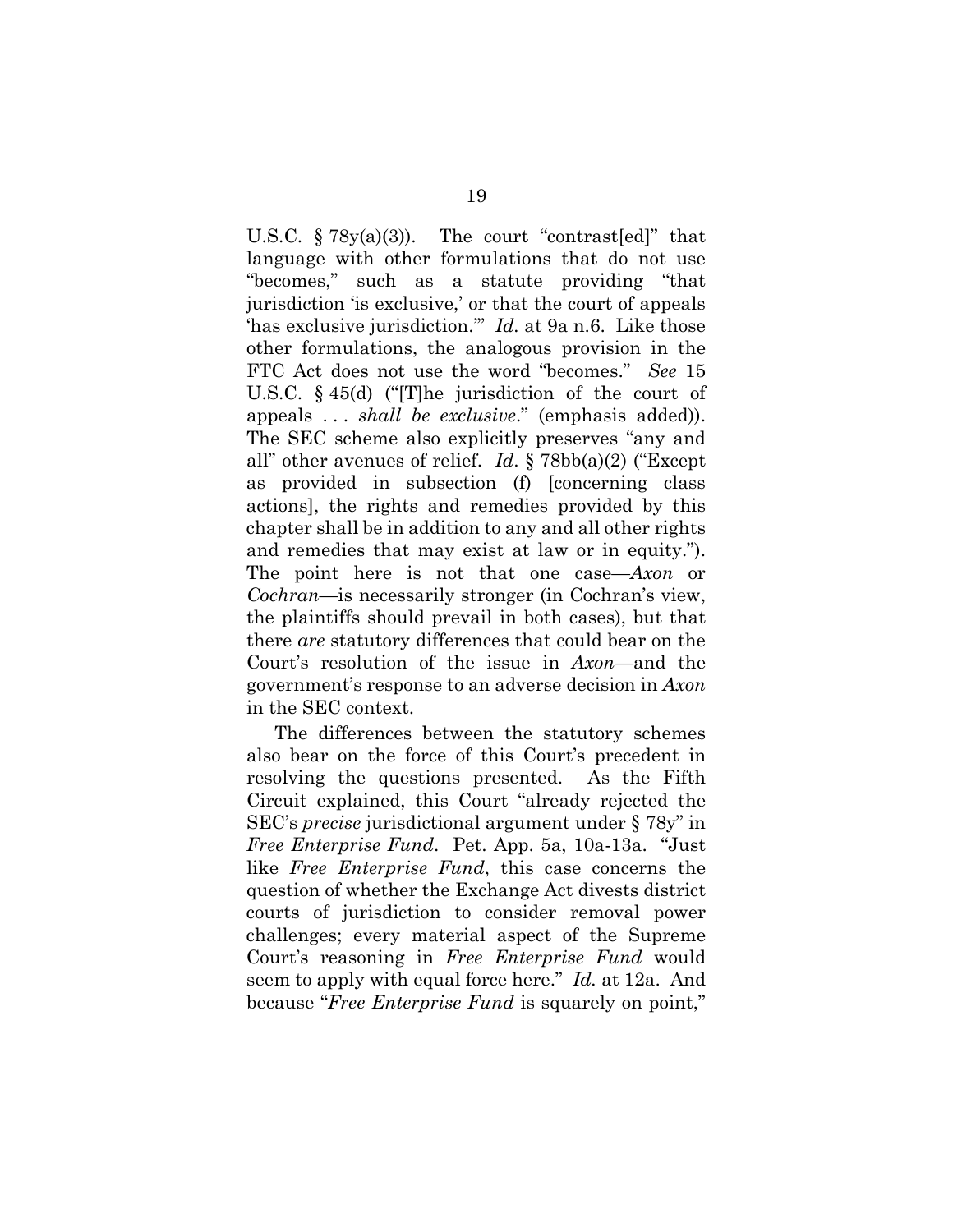it "foreclos[es] any possibility that § 78y strips district courts of jurisdiction over structural constitutional challenges." *Id.* at 10a; *see also id.* at 2a n.2 ("Judge Willett concurs in the judgment because he believes this case is controlled by *Free Enterprise Fund* . . . .").

To be sure, Axon makes a compelling argument that *Free Enterprise Fund*'s reasoning is equally applicable to the FTC Act's statutory regime. *See Axon* Pet. 20-28. But the precedential force of *Free Enterprise Fund* is plainly different (and stronger) in the SEC context—because *Free Enterprise Fund* itself arose in the SEC context. Indeed, the Fifth Circuit held that *Free Enterprise Fund* "is enough to decide this case" as a matter of "control[ling]" precedent, regardless of the *Thunder Basin* factors. Pet. App. 13a-16a. This distinction provides yet another reason for the Court to grant review in this case and directly answer the question in the SEC context.

2. There also is an imperative practical reason for granting plenary review in this case. Holding this case pending *Axon*—rather than granting review and consolidating the cases—would unnecessarily deprive the many litigants currently ensnared in SEC proceedings of a much-needed ruling by this Court squarely addressing the question presented in the SEC context. Granting review would eliminate any need for further rounds of litigation in the lower courts sorting out the application of the Court's decision in *Axon* to the SEC context.

As noted, the circuit split arises in the context of the Exchange Act, and several circuits have decided the issue in the SEC's favor. *See supra* at 12-13. A decision by this Court addressing solely the FTC Act, however, will not automatically negate adverse circuit precedent concerning the Exchange Act.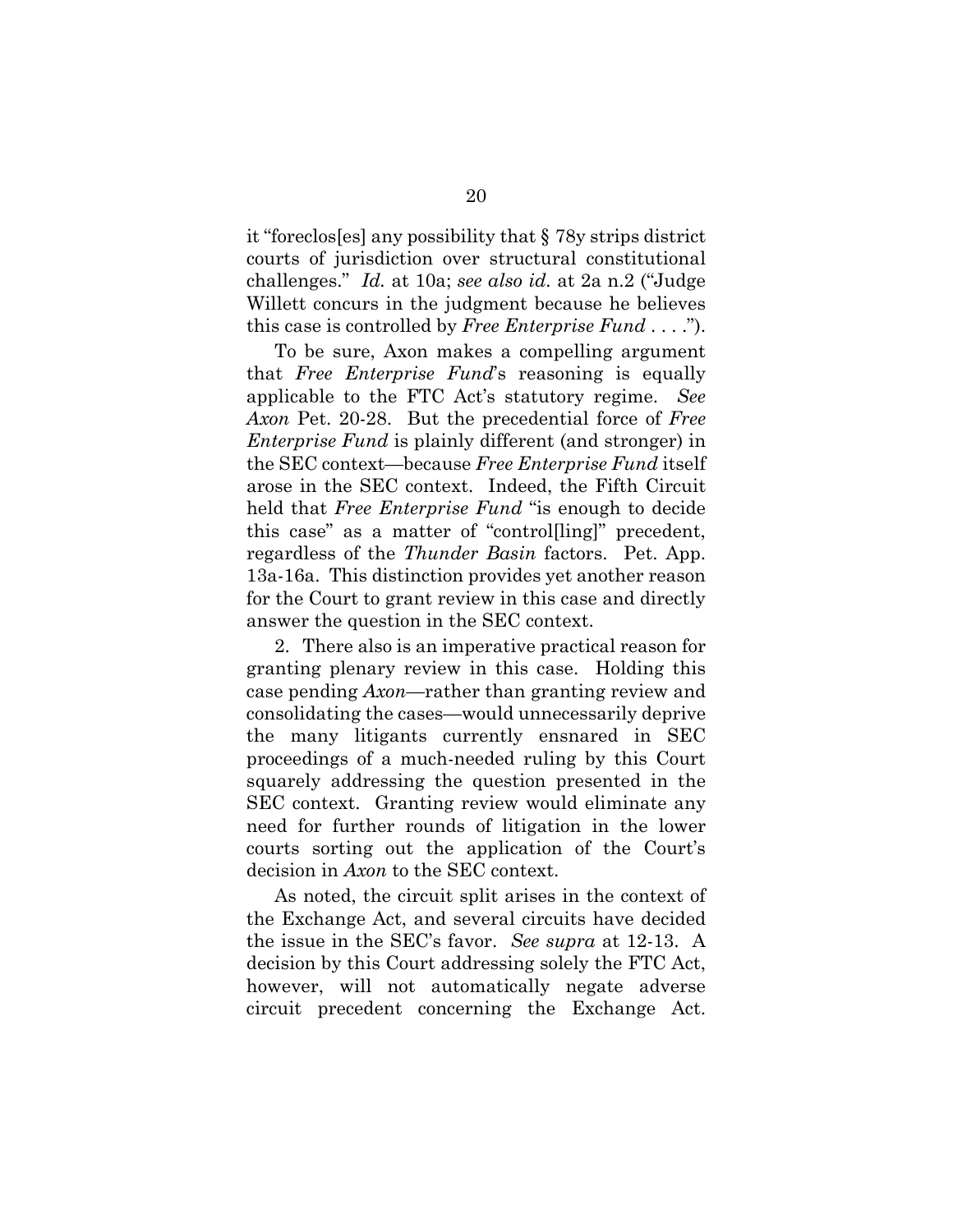Rather, plaintiffs in those circuits will have to litigate the issue on a circuit-by-circuit basis, battling with the government and lower-court judges over the frequently "difficult question of when a three-judge panel may reexamine normally controlling circuit precedent in the face of an intervening United States Supreme Court decision." *Miller v. Gammie*, 335 F.3d 889, 892-93 (9th Cir. 2003) (en banc); *see, e.g.*, *Taylor v. Grubbs*, 930 F.3d 611, 619 (4th Cir. 2019) ("'We do not lightly presume that the law of the circuit has been overturned,' . . . [and] circuit precedent 'controls' where [the] Supreme Court did not *directly* contradict our prior holding[]." (citation omitted) (emphasis added)); *Technical Automation Servs. Corp. v. Liberty Surplus Ins. Corp.*, 673 F.3d 399, 405 (5th Cir. 2012) ("[F]or a Supreme Court decision to change our Circuit's law, it 'must be more than merely illuminating with respect to the case before [the court]' and must '*unequivocally*' overrule prior precedent." (alteration in original) (emphasis added)). Thus, even if, as the government now asserts, the statutory schemes are "materially identical," Pet. 6, such that a decision from this Court in favor of Axon *should* call for the precedent in those circuits to be overturned, a decision limited to the FTC Act will only delay the actual resolution of the circuit split while needlessly increasing the litigation costs for plaintiffs, the government, and the lower courts.

Assurances today—in advance of a decision by this Court—cannot prevent the instinct to litigate over any arguable nuances or distinctions based on the reasoning of the decision. Such pie-crust promises are easily made—and easily broken. And recent experience involving a similar instance of "materially identical" statutes underscores that this concern is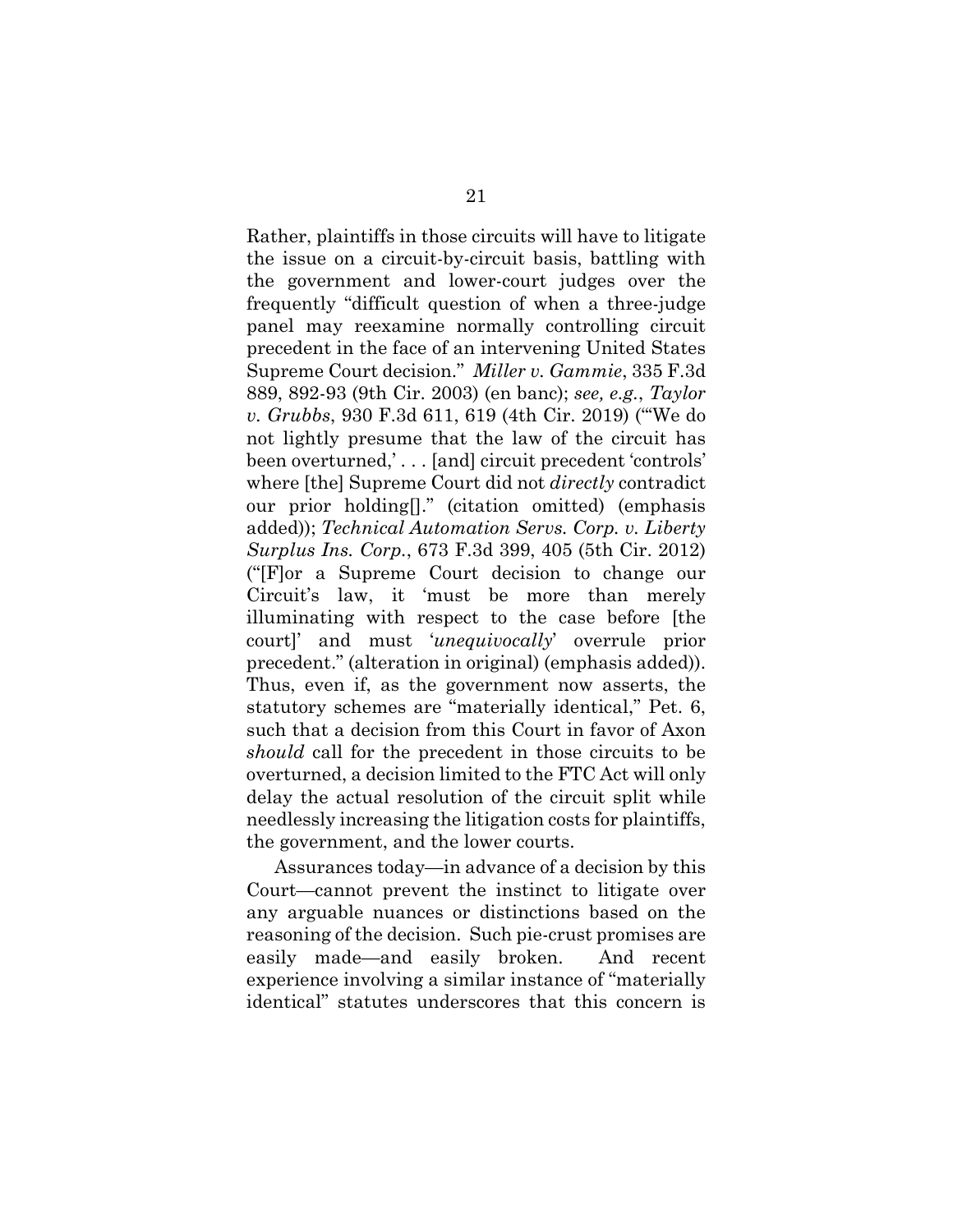real. In *Babb v. Wilkie*, 140 S. Ct. 1168 (2020), this Court addressed the causation standard for federalsector claims under the Age Discrimination in Employment Act (ADEA). In this Court, the government asserted—repeatedly—that the federalsector provision in the ADEA is "materially identical" to the federal-sector provision in Title VII. Gov't Cert. Resp. 12, 22, 24, *Babb*, *supra* (No. 18-882). After the government lost in *Babb*, however, it argued on remand that this Court's decision in *Babb* was "limited to ADEA claims," and that pre-*Babb* circuit precedent construing the admittedly "materially identical" Title VII provision was still "binding" on the panel, even though it flatly conflicted with *Babb*. Gov't Suppl. Br. 8-11, *Babb v. Secretary, Dep't of Veterans Affairs*, No. 16-16492 (11th Cir. Oct. 22, 2020).

Indeed, the government specifically pointed to the fact that the question presented in *Babb* was framed in terms of the ADEA, just as the question in *Axon* is framed in terms of the FTC Act. *See id.* at 1 ("Because the Supreme Court granted certiorari in this case limited to plaintiff's [ADEA] claim, the panel remains bound by circuit precedent ... governing the causation standard for Title VII retaliation claims."). The government further argued that the pre-*Babb* circuit precedent would "remain[] binding" as to Title VII "absent en banc or Supreme Court" correction. *Id.* at 10. The court of appeals initially took a similar view by limiting the reach of this Court's decision to the ADEA, *Babb v. Secretary, Dep't of Veterans Affairs*, 802 F. App'x 548, 548 (11th Cir. 2020), and only reversed itself after soliciting additional briefing and conducting an extended analysis of the circuit's "prior-panel-precedent rule," *Babb v. Secretary, Dep't*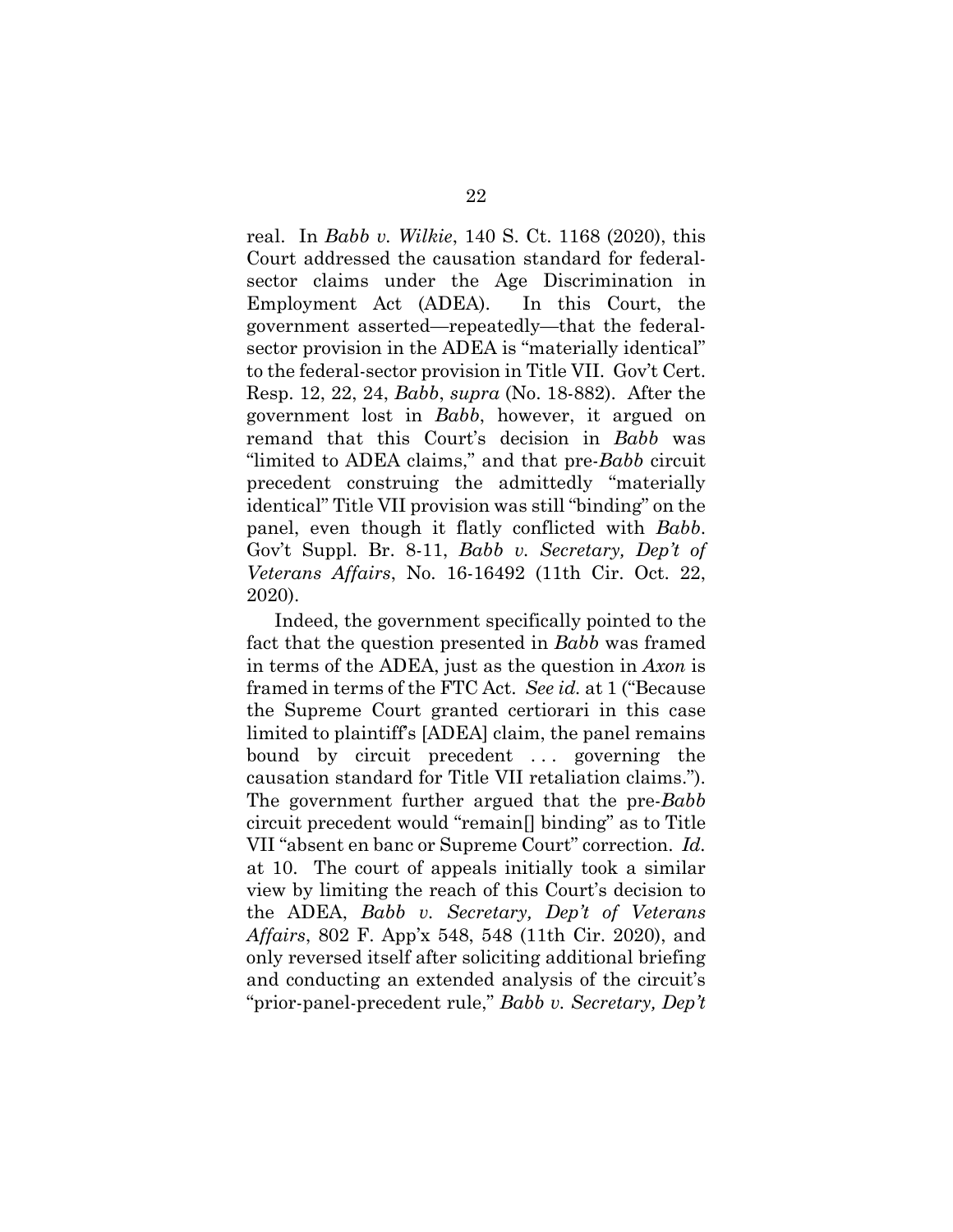*of Veterans Affairs*, 992 F.3d 1193, 1198-1204 (11th Cir. 2021). That burdensome scenario could play out in *multiple* circuits across the country if the Court does not grant plenary review in this case.

Thus, while the government maintains in its certiorari petition that the statutory review schemes under the FTC Act and the Exchange Act are "materially identical," Pet. 6, that assertion will not prevent the government from urging lower courts to ignore an FTC-specific decision from this Court in *Axon* in favor of pre-*Axon*, SEC-specific circuit precedent. Indeed, for decades, the government has demonstrated nothing but resolve and tenacity in seeking to prevent individuals like Cochran from getting a hearing in federal court on their structural constitutional claims while their administrative proceedings inch forward at a glacial pace. Granting review in this case alongside *Axon* will eliminate that risk and curtail needless litigation over the scope of this Court's decision.

3. Granting review in this case also will give the Court the full benefit of the Fifth Circuit's considered views on the issues at stake. Judge Haynes' opinion for the en banc court carefully explains why its reasoning better adheres to the statutory text and this Court's precedent. Pet. App. 1a-34a. Judge Costa's dissenting opinion ventilates the opposing position. *Id.* at 82a-111a. And Judge Oldham's compelling concurrence describing the origins of the administrative state, and the SEC in particular, develops several historical and practical points further supporting the existence of federal court jurisdiction in this context. *Id.* at 35a-81a.

In addition, hearing both this case and *Axon* together would give the Court a more complete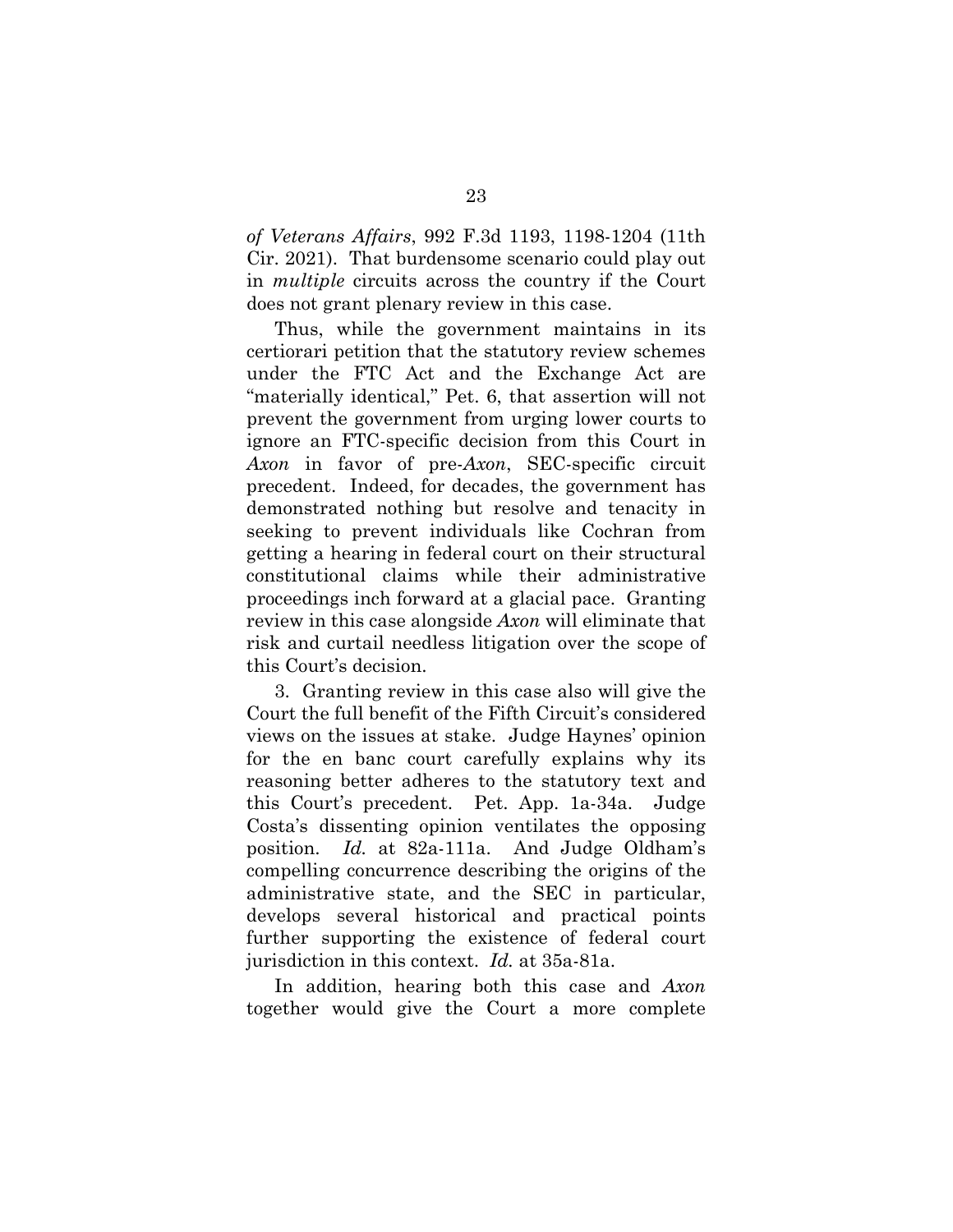understanding of the circumstances in which this question has arisen and the practical impact of the jurisdiction-stripping rule on plaintiffs seeking their day in federal court. That additional background may be particularly salient in that the plaintiff in this case is an individual, rather than a corporation, which puts this case on the same footing as the vast majority of cases that have arisen presenting this issue.

B. For these reasons, there is a compelling need for this Court to grant plenary review in this case and decide it alongside *Axon*. And because the *Axon* case will not be argued until next Term, this case can be briefed and considered with *Axon* without delaying the Court's resolution of the cases.

The Court will not hear argument in *Axon* until October 2022 at the earliest—more than six months from now. This case easily can be briefed during that period and readied for argument in October 2022. Under the current schedule, Axon's opening brief is due on May 9, and the FTC's response brief is due on August 8. The Court could simply allow this case to be briefed on a separate track according to the customary deadlines. But as in prior consolidated cases, the Court also could (1) coordinate the briefing schedules in this case and *Axon* so that the government files its opening brief in this case at the same time it files its respondent's brief in *Axon*, <sup>6</sup> or (2) realign the parties in this case so that respondent Cochran would file an opening brief in time for the government to file a single response brief addressing

l

<sup>6</sup> *See, e.g.*, *Benitez v. Rozos*, No. 03-7434 (May 7, 2004), and *Clark v. Martinez*, No. 03-878 (May 7, 2004) (government filing its brief as respondent in No. 03-7434 and its opening brief as petitioner in No. 03-878 on the same day).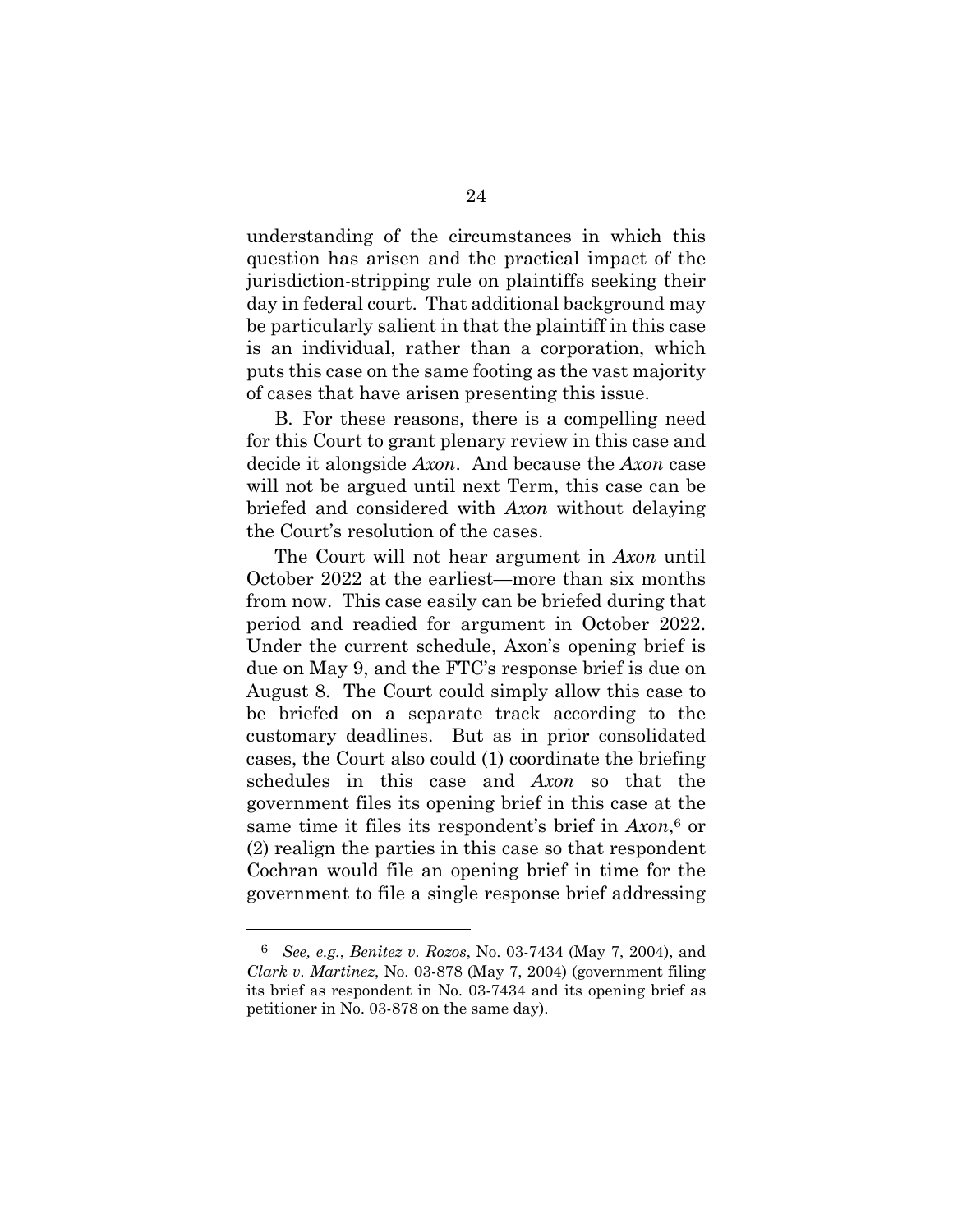both statutory schemes, if it wishes to do so.7 But under any of these alternatives, this case could be briefed and set for argument alongside *Axon* during the October sitting.

The bottom line is that there is simply no reason to hold this case for *Axon*, but there are numerous compelling reasons to grant plenary review in this case and consider it alongside *Axon* next fall.

#### \* \* \* \* \*

Michelle Cochran has already endured six years waiting for review of her constitutional claim in federal district court. Holding the government's petition in this case pending the Court's consideration of this issue in *Axon* under a different statute would unnecessarily prolong Cochran's time in the SEC administrative holding cell and possibly force plaintiffs in her position to have to litigate the *impact*  of *Axon* as to the Exchange Act, even if Axon prevails. That situation is untenable and unnecessary. The Court should grant certiorari in this case and decide it alongside *Axon* to ensure that this important jurisdictional question is resolved by this Court in the most common context in which it arises—in the SEC context—as soon as possible.

l

<sup>7</sup> *See, e.g.*, *AMG Capital Mgmt., LLC v. FTC*, No. 19-508 (Aug. 12, 2020) (order realigning parties to allow the government to file a single brief as respondent).